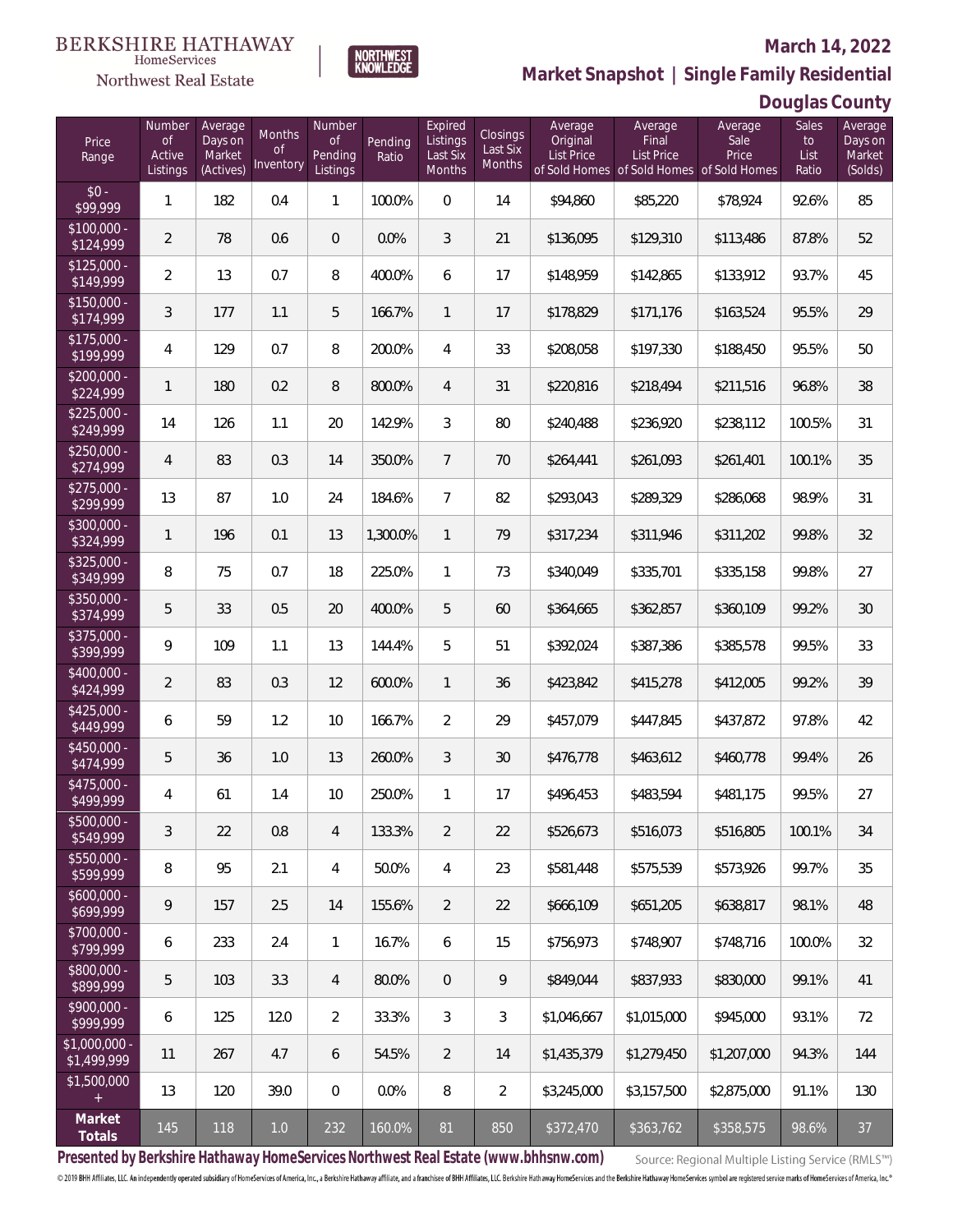### Northwest Real Estate

#### **March 14, 2022**



|  | NE Roseburg |  |
|--|-------------|--|
|--|-------------|--|

| Price<br>Range                                  | Number<br><b>of</b><br><b>Active</b><br>Listings | Average<br>Days on<br>Market<br>(Actives) | <b>Months</b><br><b>of</b><br>Inventory | Number<br><b>of</b><br>Pending<br>Listings | Pending<br>Ratio | Expired<br>Listings<br>Last Six<br>Months | Closings<br>Last Six<br>Months | Average<br>Original<br>List Price | Average<br>Final<br><b>List Price</b> | Average<br>Sale<br>Price<br>of Sold Homes of Sold Homes of Sold Homes | <b>Sales</b><br>to<br>List<br>Ratio | Average<br>Days on<br>Market<br>(Solds) |
|-------------------------------------------------|--------------------------------------------------|-------------------------------------------|-----------------------------------------|--------------------------------------------|------------------|-------------------------------------------|--------------------------------|-----------------------------------|---------------------------------------|-----------------------------------------------------------------------|-------------------------------------|-----------------------------------------|
| $$0 -$<br>\$99,999                              | 0                                                | N/A                                       | N/A                                     | 1                                          | N/A              | 0                                         | $\overline{0}$                 | N/A                               | N/A                                   | N/A                                                                   | N/A                                 | N/A                                     |
| $$100,000 -$<br>\$124,999                       | 0                                                | N/A                                       | 0.0                                     | $\overline{0}$                             | N/A              | $\overline{0}$                            | 1                              | \$130,000                         | \$130,000                             | \$115,000                                                             | 88.5%                               | 36                                      |
| $$125,000 -$<br>\$149,999                       | 0                                                | N/A                                       | 0.0                                     | 1                                          | N/A              | $\overline{2}$                            | 6                              | \$149,233                         | \$143,567                             | \$135,583                                                             | 94.4%                               | 27                                      |
| $$150,000 -$<br>\$174,999                       | $\mathbf 0$                                      | N/A                                       | N/A                                     | $\mathbf{1}$                               | N/A              | $\overline{0}$                            | $\mathbf 0$                    | N/A                               | N/A                                   | N/A                                                                   | N/A                                 | N/A                                     |
| $$175,000 -$<br>\$199,999                       | 1                                                | 80                                        | 2.0                                     | $\overline{0}$                             | 0.0%             | $\overline{0}$                            | 3                              | \$205,500                         | \$192,633                             | \$190,967                                                             | 99.1%                               | 32                                      |
| $$200,000 -$<br>\$224,999                       | $\mathbf 0$                                      | N/A                                       | 0.0                                     | $\overline{0}$                             | N/A              | $\overline{0}$                            | 1                              | \$220,000                         | \$220,000                             | \$221,800                                                             | 100.8%                              | 69                                      |
| $$225,000 -$<br>\$249,999                       | $\overline{2}$                                   | 11                                        | 0.9                                     | $\overline{0}$                             | 0.0%             | $\overline{0}$                            | 13                             | \$235,415                         | \$236,192                             | \$238,624                                                             | 101.0%                              | 27                                      |
| $$250,000 -$<br>\$274,999                       | $\mathbf{1}$                                     | 138                                       | 0.6                                     | $\overline{2}$                             | 200.0%           | 3                                         | 10                             | \$258,970                         | \$258,750                             | \$261,830                                                             | 101.2%                              | 45                                      |
| $$275,000 -$<br>\$299,999                       | 3                                                | 61                                        | 2.6                                     | $\overline{4}$                             | 133.3%           | $\overline{0}$                            | $\overline{7}$                 | \$288,829                         | \$284,686                             | \$288,143                                                             | 101.2%                              | 28                                      |
| $$300,000 -$<br>\$324,999                       | $\mathbf 0$                                      | N/A                                       | 0.0                                     | $\overline{0}$                             | N/A              | 0                                         | 9                              | \$318,878                         | \$312,767                             | \$312,633                                                             | 100.0%                              | 19                                      |
| $$325,000 -$<br>\$349,999                       | 0                                                | N/A                                       | 0.0                                     | 3                                          | N/A              | 0                                         | $\overline{2}$                 | \$337,000                         | \$337,000                             | \$335,500                                                             | 99.6%                               | 19                                      |
| $$350,000 -$<br>\$374,999                       | $\mathbf 0$                                      | N/A                                       | 0.0                                     | $\overline{2}$                             | N/A              | $\overline{0}$                            | 4                              | \$361,225                         | \$357,475                             | \$357,500                                                             | 100.0%                              | 22                                      |
| \$375,000 -<br>\$399,999                        | 0                                                | N/A                                       | 0.0                                     | $\mathbf{1}$                               | N/A              | $\mathbf{1}$                              | 4                              | \$384,925                         | \$387,450                             | \$387,450                                                             | 100.0%                              | 24                                      |
| $$400,000 -$<br>\$424,999                       | $\mathbf 0$                                      | N/A                                       | 0.0                                     | $\mathbf{1}$                               | N/A              | 0                                         | 3                              | \$416,133                         | \$417,833                             | \$407,333                                                             | 97.5%                               | 48                                      |
| $$425,000 -$<br>\$449,999                       | $\mathbf{1}$                                     | 257                                       | N/A                                     | 2                                          | 200.0%           | 0                                         | 0                              | N/A                               | N/A                                   | N/A                                                                   | N/A                                 | N/A                                     |
| $$450,000 -$<br>\$474,999                       | $\mathbf{1}$                                     | $\overline{7}$                            | 3.0                                     | $\overline{0}$                             | 0.0%             | $\overline{0}$                            | $\overline{2}$                 | \$474,500                         | \$449,950                             | \$455,950                                                             | 101.3%                              | 26                                      |
| $$475,000 -$<br>\$499,999                       | $\mathbf{1}$                                     | 10                                        | 1.5                                     | 1                                          | 100.0%           | 0                                         | 4                              | \$518,875                         | \$479,250                             | \$482,500                                                             | 100.7%                              | 22                                      |
| $$500,000 -$<br>\$549,999                       | $\mathsf{O}\xspace$                              | N/A                                       | 0.0                                     | $\overline{0}$                             | N/A              | 0                                         | 4                              | \$538,250                         | \$514,725                             | \$509,750                                                             | 99.0%                               | 52                                      |
| $$550,000 -$<br>\$599,999                       | $\mathbf{1}$                                     | 431                                       | 1.5                                     | $\overline{0}$                             | 0.0%             | 0                                         | 4                              | \$569,700                         | \$567,200                             | \$577,725                                                             | 101.9%                              | 6                                       |
| $$600,000 -$<br>\$699,999                       | $\mathbf{1}$                                     | 47                                        | 6.0                                     | $\mathbf{1}$                               | 100.0%           | $\overline{0}$                            | 1                              | \$659,000                         | \$659,000                             | \$640,000                                                             | 97.1%                               | 40                                      |
| \$700,000 -<br>\$799,999                        | $\mathbf{1}$                                     | 144                                       | 3.0                                     | $\mathbf 0$                                | 0.0%             | 0                                         | $\overline{2}$                 | \$762,450                         | \$762,450                             | \$762,000                                                             | 99.9%                               | $\overline{4}$                          |
| \$800,000 -<br>\$899,999                        | $\mathbf{1}$                                     | 69                                        | N/A                                     | $\mathbf{1}$                               | 100.0%           | $\overline{0}$                            | 0                              | N/A                               | N/A                                   | N/A                                                                   | N/A                                 | N/A                                     |
| \$900,000 -<br>\$999,999                        | $\mathbf{1}$                                     | 5                                         | N/A                                     | $\overline{0}$                             | 0.0%             | 0                                         | 0                              | N/A                               | N/A                                   | N/A                                                                   | N/A                                 | N/A                                     |
| $$1,000,000$ -<br>\$1,499,999                   | $\mathbf{1}$                                     | 132                                       | N/A                                     | $\overline{0}$                             | 0.0%             | $\overline{0}$                            | 0                              | N/A                               | N/A                                   | N/A                                                                   | N/A                                 | N/A                                     |
| \$1,500,000<br>$\begin{array}{c} + \end{array}$ | 0                                                | N/A                                       | 0.0                                     | $\mathbf 0$                                | N/A              | $\mathbf 0$                               | 1                              | \$2,990,000                       | \$2,990,000                           | \$2,750,000                                                           | 92.0%                               | 21                                      |
| Market<br>Totals                                | 16                                               | 95                                        | 1.2                                     | 21                                         | 131.3%           | $\overline{6}$                            | 81                             | \$369,641                         | \$363,959                             | \$361,147                                                             | 99.2%                               | 29                                      |

NORTHWEST<br>KNOWLFDGF

**Presented by Berkshire Hathaway HomeServices Northwest Real Estate (www.bhhsnw.com)**

Source: Regional Multiple Listing Service (RMLS™)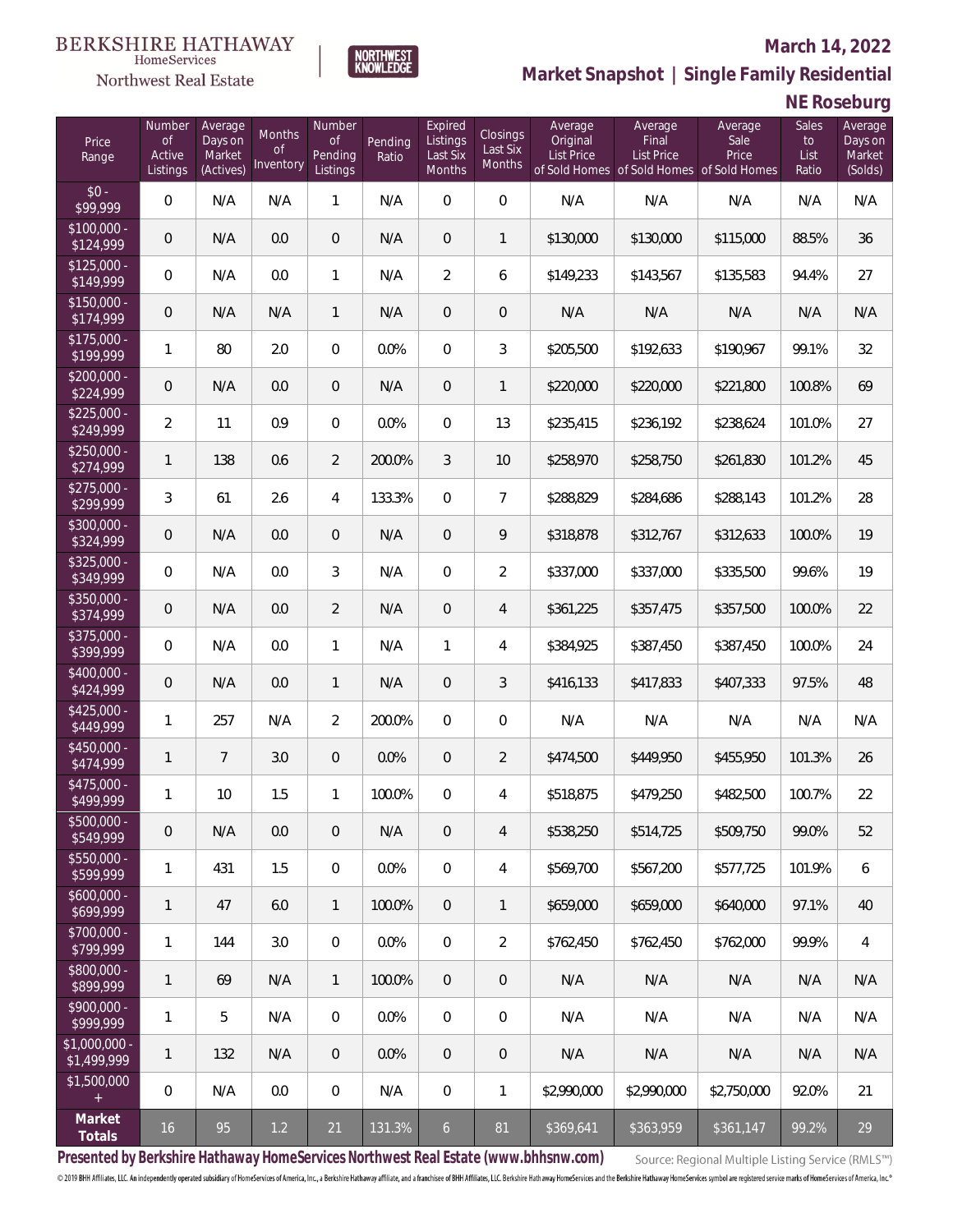

#### **March 14, 2022**

**Market Snapshot | Single Family Residential**

### **NW Roseburg**

| Price<br>Range                                  | Number<br><b>of</b><br>Active<br>Listings | Average<br>Days on<br>Market<br>(Actives) | <b>Months</b><br><b>of</b><br>Inventory | Number<br>$\mathsf{of}$<br>Pending<br>Listings | Pending<br>Ratio | Expired<br>Listings<br>Last Six<br>Months | Closings<br>Last Six<br>Months | Average<br>Original<br>List Price | Average<br>Final<br>List Price<br>of Sold Homes of Sold Homes of Sold Homes | Average<br>Sale<br>Price | Sales<br>to<br>List<br>Ratio | Average<br>Days on<br>Market<br>(Solds) |
|-------------------------------------------------|-------------------------------------------|-------------------------------------------|-----------------------------------------|------------------------------------------------|------------------|-------------------------------------------|--------------------------------|-----------------------------------|-----------------------------------------------------------------------------|--------------------------|------------------------------|-----------------------------------------|
| $$0 -$<br>\$99,999                              | 0                                         | N/A                                       | 0.0                                     | $\overline{0}$                                 | N/A              | 0                                         | 1                              | \$140,000                         | \$125,000                                                                   | \$90,000                 | 72.0%                        | 116                                     |
| $$100,000 -$<br>\$124,999                       | 0                                         | N/A                                       | 0.0                                     | $\overline{0}$                                 | N/A              | 0                                         | $\overline{2}$                 | \$134,950                         | \$117,450                                                                   | \$112,450                | 95.7%                        | 26                                      |
| $$125,000 -$<br>\$149,999                       | 0                                         | N/A                                       | 0.0                                     | 1                                              | N/A              | 0                                         | 1                              | \$163,000                         | \$159,500                                                                   | \$140,000                | 87.8%                        | 48                                      |
| $$150,000 -$<br>\$174,999                       | 0                                         | N/A                                       | 0.0                                     | $\overline{0}$                                 | N/A              | 0                                         | $\mathbf{1}$                   | \$185,000                         | \$179,900                                                                   | \$174,900                | 97.2%                        | 69                                      |
| $$175,000 -$<br>\$199,999                       | 0                                         | N/A                                       | 0.0                                     | $\overline{0}$                                 | N/A              | 0                                         | 1                              | \$190,000                         | \$190,000                                                                   | \$190,000                | 100.0%                       | $\mathbf{1}$                            |
| $$200,000 -$<br>\$224,999                       | 0                                         | N/A                                       | 0.0                                     | $\mathbf{1}$                                   | N/A              | $\overline{0}$                            | $\overline{2}$                 | \$217,450                         | \$217,450                                                                   | \$217,000                | 99.8%                        | 21                                      |
| $$225,000 -$<br>\$249,999                       | 0                                         | N/A                                       | 0.0                                     | $\overline{0}$                                 | N/A              | 0                                         | 5                              | \$249,960                         | \$237,980                                                                   | \$238,200                | 100.1%                       | 41                                      |
| $$250,000 -$<br>\$274,999                       | $\mathbf 0$                               | N/A                                       | 0.0                                     | $\mathbf{1}$                                   | N/A              | 1                                         | 1                              | \$212,500                         | \$212,500                                                                   | \$250,000                | 117.6%                       | 6                                       |
| $$275,000 -$<br>\$299,999                       | $\mathbf{1}$                              | 306                                       | 3.0                                     | $\overline{0}$                                 | 0.0%             | 0                                         | 2                              | \$294,450                         | \$294,450                                                                   | \$287,000                | 97.5%                        | 16                                      |
| $$300,000 -$<br>\$324,999                       | 0                                         | N/A                                       | 0.0                                     | $\mathbf{1}$                                   | N/A              | 0                                         | 5                              | \$321,760                         | \$312,760                                                                   | \$307,580                | 98.3%                        | 24                                      |
| $$325,000 -$<br>\$349,999                       | 0                                         | N/A                                       | 0.0                                     | $\overline{0}$                                 | N/A              | 0                                         | 8                              | \$356,713                         | \$341,713                                                                   | \$335,425                | 98.2%                        | 30                                      |
| $$350,000 -$<br>\$374,999                       | 0                                         | N/A                                       | 0.0                                     | $\overline{0}$                                 | N/A              | 0                                         | 10                             | \$372,230                         | \$367,170                                                                   | \$360,291                | 98.1%                        | 37                                      |
| $$375,000 -$<br>\$399,999                       | $\mathbf{1}$                              | $\mathbf{1}$                              | 0.9                                     | $\overline{2}$                                 | 200.0%           | 0                                         | 7                              | \$385,186                         | \$385,186                                                                   | \$385,214                | 100.0%                       | 14                                      |
| $$400,000 -$<br>\$424,999                       | 0                                         | N/A                                       | 0.0                                     | 3                                              | N/A              | 0                                         | 11                             | \$426,200                         | \$416,336                                                                   | \$410,980                | 98.7%                        | 28                                      |
| $$425,000 -$<br>\$449,999                       | $\mathbf{1}$                              | 5                                         | 1.0                                     | $\overline{0}$                                 | 0.0%             | 1                                         | 6                              | \$447,300                         | \$442,967                                                                   | \$438,817                | 99.1%                        | 49                                      |
| $$450,000 -$<br>\$474,999                       | 0                                         | N/A                                       | 0.0                                     | $\overline{2}$                                 | N/A              | $\mathbf{1}$                              | 8                              | \$484,838                         | \$475,338                                                                   | \$466,038                | 98.0%                        | 39                                      |
| $$475,000 -$<br>\$499,999                       | $\mathbf{1}$                              | 144                                       | 1.5                                     | $\overline{2}$                                 | 200.0%           | 1                                         | 4                              | \$488,975                         | \$488,950                                                                   | \$477,975                | 97.8%                        | 45                                      |
| \$500,000 -<br>\$549,999                        | $\mathbf{1}$                              | 17                                        | 1.0                                     | $\mathbf{1}$                                   | 100.0%           | 0                                         | 6                              | \$545,317                         | \$520,300                                                                   | \$519,033                | 99.8%                        | 35                                      |
| $$550,000 -$<br>\$599,999                       | $\mathbf{1}$                              | 3                                         | 3.0                                     | $\boldsymbol{0}$                               | 0.0%             | $\overline{2}$                            | $\overline{2}$                 | \$599,450                         | \$599,450                                                                   | \$582,000                | 97.1%                        | 28                                      |
| $$600,000 -$<br>\$699,999                       | $\overline{2}$                            | 68                                        | 2.0                                     | $\mathbf{1}$                                   | 50.0%            | 0                                         | 6                              | \$648,150                         | \$636,483                                                                   | \$635,250                | 99.8%                        | 25                                      |
| \$700,000 -<br>\$799,999                        | $\mathbf 0$                               | N/A                                       | 0.0                                     | $\overline{0}$                                 | N/A              | 0                                         | 1                              | \$695,000                         | \$695,000                                                                   | \$754,435                | 108.6%                       | 3                                       |
| \$800,000 -<br>\$899,999                        | $\mathbf{1}$                              | 28                                        | 2.0                                     | $\overline{2}$                                 | 200.0%           | 0                                         | 3                              | \$846,000                         | \$839,333                                                                   | \$831,667                | 99.1%                        | 28                                      |
| $$900,000 -$<br>\$999,999                       | 3                                         | 115                                       | 18.0                                    | $\mathbf{1}$                                   | 33.3%            | $\overline{2}$                            | 1                              | \$1,195,000                       | \$1,100,000                                                                 | \$975,000                | 88.6%                        | 126                                     |
| \$1,000,000 -<br>\$1,499,999                    | 3                                         | 158                                       | 6.0                                     | $\mathbf{1}$                                   | 33.3%            | $\mathbf{1}$                              | 3                              | \$1,365,767                       | \$1,365,767                                                                 | \$1,241,000              | 90.9%                        | 80                                      |
| \$1,500,000<br>$\begin{array}{c} + \end{array}$ | 5                                         | 99                                        | N/A                                     | $\boldsymbol{0}$                               | 0.0%             | 3                                         | $\,0\,$                        | N/A                               | N/A                                                                         | N/A                      | N/A                          | N/A                                     |
| Market<br>Totals                                | $20\,$                                    | 98                                        | 1.2                                     | 19                                             | 95.0%            | $12 \overline{)}$                         | 97                             | \$457,801                         | \$448,731                                                                   | \$439,387                | 97.9%                        | 35                                      |

NORTHWEST<br>KNOWLFDGF

**Presented by Berkshire Hathaway HomeServices Northwest Real Estate (www.bhhsnw.com)**

Source: Regional Multiple Listing Service (RMLS™)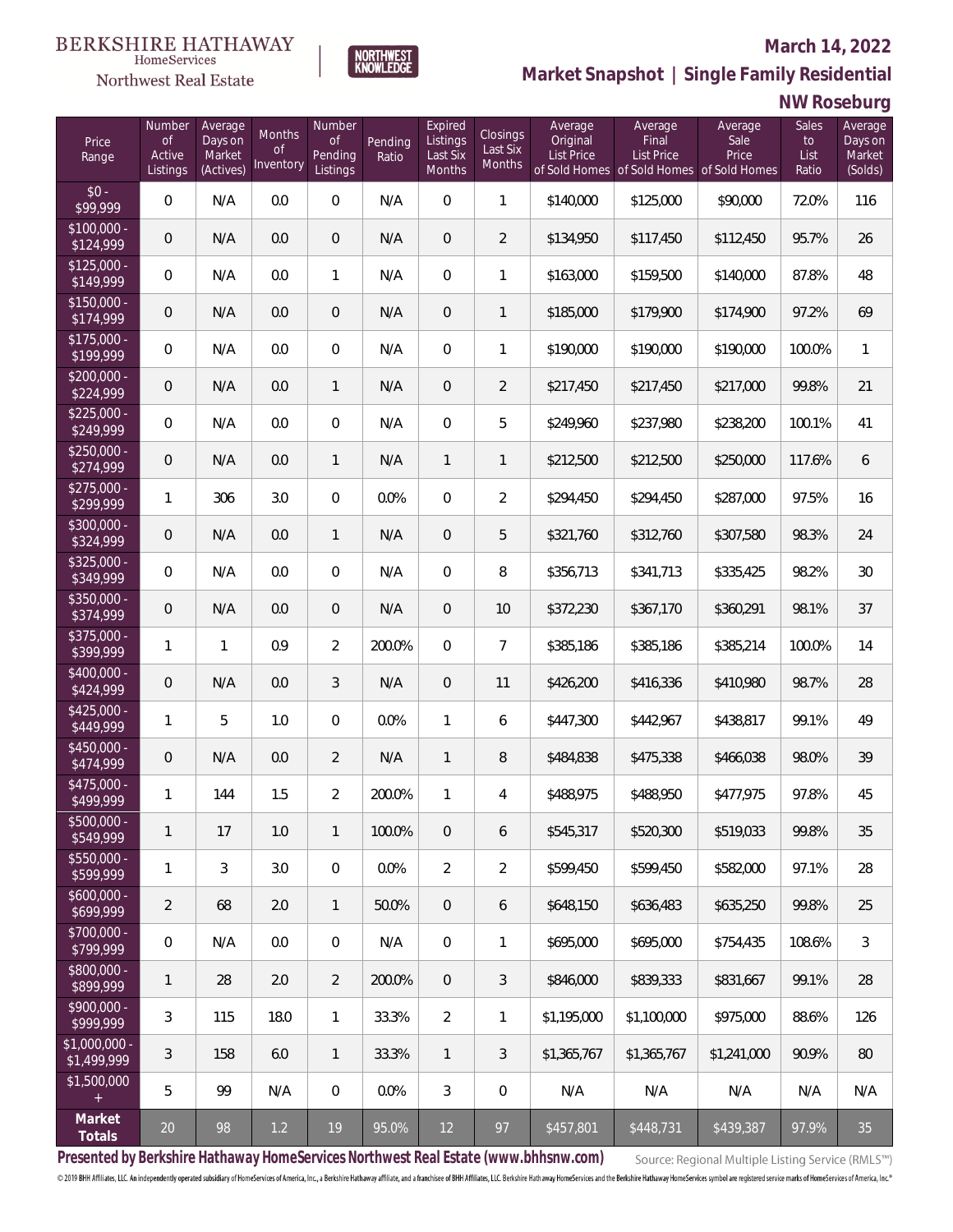### Northwest Real Estate

#### **March 14, 2022**



### **Market Snapshot | Single Family Residential**

### **SE Roseburg**

| Price<br>Range                | Number<br><b>of</b><br>Active<br>Listings | Average<br>Days on<br>Market<br>(Actives) | Months<br><b>of</b><br>Inventory | Number<br><b>of</b><br>Pending<br>Listings | Pending<br>Ratio | Expired<br>Listings<br>Last Six<br>Months | Closings<br>Last Six<br>Months | Average<br>Original<br>List Price | Average<br>Final<br><b>List Price</b><br>of Sold Homes of Sold Homes of Sold Homes | Average<br>Sale<br>Price | Sales<br>to<br>List<br>Ratio | Average<br>Days on<br>Market<br>(Solds) |
|-------------------------------|-------------------------------------------|-------------------------------------------|----------------------------------|--------------------------------------------|------------------|-------------------------------------------|--------------------------------|-----------------------------------|------------------------------------------------------------------------------------|--------------------------|------------------------------|-----------------------------------------|
| $$0 -$<br>\$99,999            | $\mathbf{1}$                              | 182                                       | N/A                              | $\overline{0}$                             | 0.0%             | $\overline{0}$                            | 0                              | N/A                               | N/A                                                                                | N/A                      | N/A                          | N/A                                     |
| $$100,000 -$<br>\$124,999     | 0                                         | N/A                                       | 0.0                              | $\overline{0}$                             | N/A              | $\mathbf{1}$                              | $\mathbf{1}$                   | \$169,000                         | \$149,900                                                                          | \$120,000                | 80.1%                        | 123                                     |
| $$125,000 -$<br>\$149,999     | 0                                         | N/A                                       | 0.0                              | $\mathbf{1}$                               | N/A              | $\overline{0}$                            | $\mathbf{1}$                   | \$134,000                         | \$134,000                                                                          | \$134,000                | 100.0%                       | $\overline{0}$                          |
| $$150,000 -$<br>\$174,999     | 0                                         | N/A                                       | 0.0                              | $\mathbf{1}$                               | N/A              | $\overline{0}$                            | 3                              | \$165,333                         | \$165,333                                                                          | \$165,833                | 100.3%                       | $\overline{4}$                          |
| $$175,000 -$<br>\$199,999     | $\mathbf{1}$                              | 279                                       | 3.0                              | $\overline{0}$                             | 0.0%             | $\overline{0}$                            | $\overline{2}$                 | \$212,500                         | \$212,500                                                                          | \$190,000                | 89.4%                        | 9                                       |
| $$200,000 -$<br>\$224,999     | 0                                         | N/A                                       | 0.0                              | $\overline{2}$                             | N/A              | $\mathbf{1}$                              | $\overline{4}$                 | \$240,850                         | \$230,975                                                                          | \$209,125                | 90.5%                        | 107                                     |
| $$225,000 -$<br>\$249,999     | $\mathbf{1}$                              | $\overline{4}$                            | 0.8                              | $\overline{2}$                             | 200.0%           | $\mathbf{1}$                              | 8                              | \$238,075                         | \$234,875                                                                          | \$240,850                | 102.5%                       | 29                                      |
| $$250,000 -$<br>\$274,999     | $\mathbf{1}$                              | 3                                         | 2.0                              | $\overline{2}$                             | 200.0%           | $\overline{0}$                            | 3                              | \$273,266                         | \$269,933                                                                          | \$264,933                | 98.1%                        | $\mathcal{Q}$                           |
| $$275,000 -$<br>\$299,999     | 0                                         | N/A                                       | 0.0                              | 3                                          | N/A              | $\overline{2}$                            | 5                              | \$284,760                         | \$284,760                                                                          | \$284,380                | 99.9%                        | 35                                      |
| $$300,000 -$<br>\$324,999     | 0                                         | N/A                                       | 0.0                              | $\overline{0}$                             | N/A              | $\overline{0}$                            | 5                              | \$330,980                         | \$318,500                                                                          | \$308,100                | 96.7%                        | 77                                      |
| $$325,000 -$<br>\$349,999     | $\mathbf{1}$                              | 111                                       | 2.0                              | $\overline{0}$                             | 0.0%             | $\overline{0}$                            | 3                              | \$331,567                         | \$331,567                                                                          | \$332,467                | 100.3%                       | 6                                       |
| $$350,000 -$<br>\$374,999     | $\mathbf{1}$                              | 67                                        | 1.5                              | $\overline{0}$                             | 0.0%             | $\overline{0}$                            | $\overline{4}$                 | \$368,925                         | \$365,175                                                                          | \$361,975                | 99.1%                        | 16                                      |
| $$375,000 -$<br>\$399,999     | 0                                         | N/A                                       | 0.0                              | $\overline{0}$                             | N/A              | $\mathbf 0$                               | 6                              | \$401,467                         | \$388,717                                                                          | \$387,467                | 99.7%                        | 60                                      |
| $$400,000 -$<br>\$424,999     | 0                                         | N/A                                       | 0.0                              | 0                                          | N/A              | $\overline{0}$                            | 5                              | \$427,580                         | \$417,480                                                                          | \$413,500                | 99.0%                        | 56                                      |
| $$425,000 -$<br>\$449,999     | 0                                         | N/A                                       | 0.0                              | $\overline{0}$                             | N/A              | $\mathbf 0$                               | $\overline{2}$                 | \$452,500                         | \$447,450                                                                          | \$435,000                | 97.2%                        | 47                                      |
| $$450,000 -$<br>\$474,999     | 0                                         | N/A                                       | 0.0                              | 0                                          | N/A              | $\mathbf{1}$                              | $\overline{2}$                 | \$461,950                         | \$461,950                                                                          | \$455,000                | 98.5%                        | 13                                      |
| $$475,000 -$<br>\$499,999     | 0                                         | N/A                                       | N/A                              | $\mathbf 0$                                | N/A              | $\mathbf 0$                               | 0                              | N/A                               | N/A                                                                                | N/A                      | N/A                          | N/A                                     |
| \$500,000 -<br>\$549,999      | 0                                         | N/A                                       | 0.0                              | 0                                          | N/A              | $\mathsf{O}\xspace$                       | $\mathbf{1}$                   | \$499,900                         | \$499,900                                                                          | \$500,000                | 100.0%                       | 3                                       |
| $$550,000 -$<br>\$599,999     | $\mathbf{1}$                              | 32                                        | 6.0                              | 0                                          | 0.0%             | $\boldsymbol{0}$                          | $\mathbf{1}$                   | \$599,900                         | \$599,900                                                                          | \$580,000                | 96.7%                        | 153                                     |
| $$600,000 -$<br>\$699,999     | $\mathbf{1}$                              | 12                                        | N/A                              | $\mathbf{1}$                               | 100.0%           | $\mathbf 0$                               | 0                              | N/A                               | N/A                                                                                | N/A                      | N/A                          | N/A                                     |
| $$700,000 -$<br>\$799,999     | 0                                         | N/A                                       | N/A                              | 0                                          | N/A              | $\boldsymbol{0}$                          | $\mathbf 0$                    | N/A                               | N/A                                                                                | N/A                      | N/A                          | N/A                                     |
| \$800,000 -<br>\$899,999      | 0                                         | N/A                                       | N/A                              | $\mathbf 0$                                | N/A              | $\boldsymbol{0}$                          | $\mathbf 0$                    | N/A                               | N/A                                                                                | N/A                      | N/A                          | N/A                                     |
| \$900,000 -<br>\$999,999      | 0                                         | N/A                                       | N/A                              | 0                                          | N/A              | $\boldsymbol{0}$                          | $\mathbf 0$                    | N/A                               | N/A                                                                                | N/A                      | N/A                          | N/A                                     |
| $$1,000,000$ -<br>\$1,499,999 | 0                                         | N/A                                       | N/A                              | $\mathbf 0$                                | N/A              | $\mathbf 0$                               | 0                              | N/A                               | N/A                                                                                | N/A                      | N/A                          | N/A                                     |
| \$1,500,000<br>$\pm$          | 0                                         | N/A                                       | N/A                              | 0                                          | N/A              | 0                                         | 0                              | N/A                               | N/A                                                                                | N/A                      | N/A                          | N/A                                     |
| Market<br>Totals              | $8\,$                                     | 86                                        | $0.9\,$                          | $12 \overline{ }$                          | 150.0%           | $\mathfrak{b}$                            | 56                             | \$320,291                         | \$314,779                                                                          | \$309,814                | 98.4%                        | 43                                      |

**Presented by Berkshire Hathaway HomeServices Northwest Real Estate (www.bhhsnw.com)**

Source: Regional Multiple Listing Service (RMLS™)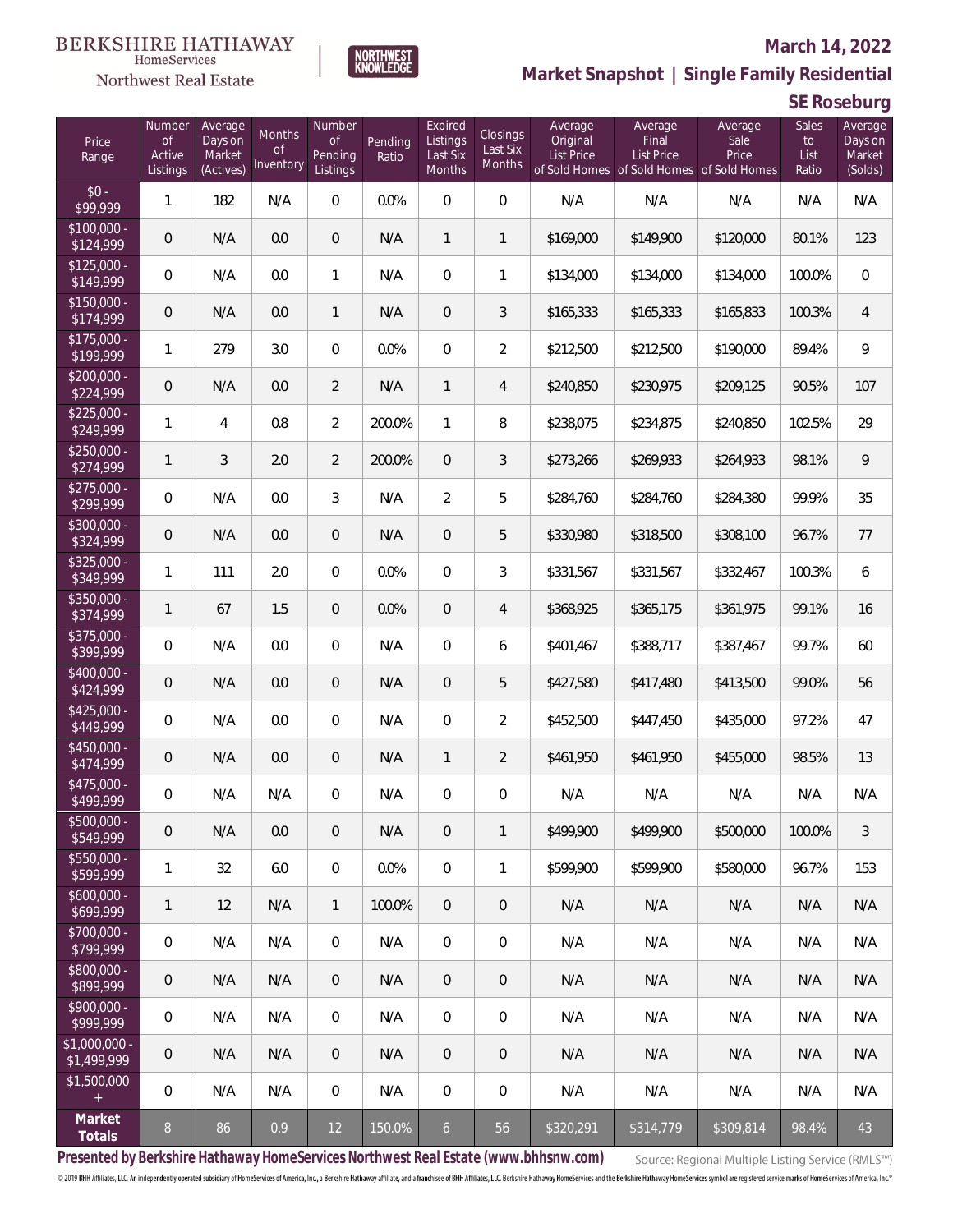### Northwest Real Estate

#### **March 14, 2022**



| Price<br>Range                   | Number<br><b>of</b><br>Active<br>Listings | Average<br>Days on<br>Market<br>(Actives) | Months<br><b>of</b><br>Inventory | Number<br><b>of</b><br>Pending<br>Listings | Pending<br>Ratio | Expired<br>Listings<br>Last Six<br>Months | Closings<br>Last Six<br>Months | Average<br>Original<br><b>List Price</b> | Average<br>Final<br><b>List Price</b> | Average<br>Sale<br>Price<br>of Sold Homes of Sold Homes of Sold Homes | Sales<br>to<br>List<br>Ratio | Average<br>Days on<br>Market<br>(Solds) |
|----------------------------------|-------------------------------------------|-------------------------------------------|----------------------------------|--------------------------------------------|------------------|-------------------------------------------|--------------------------------|------------------------------------------|---------------------------------------|-----------------------------------------------------------------------|------------------------------|-----------------------------------------|
| $$0 -$<br>\$99,999               | $\overline{0}$                            | N/A                                       | N/A                              | 0                                          | N/A              | $\overline{0}$                            | $\overline{0}$                 | N/A                                      | N/A                                   | N/A                                                                   | N/A                          | N/A                                     |
| $$100,000 -$<br>\$124,999        | $\mathbf 0$                               | N/A                                       | N/A                              | $\overline{0}$                             | N/A              | $\overline{0}$                            | $\overline{0}$                 | N/A                                      | N/A                                   | N/A                                                                   | N/A                          | N/A                                     |
| $$125,000 -$<br>\$149,999        | 0                                         | N/A                                       | N/A                              | $\overline{0}$                             | N/A              | $\overline{0}$                            | $\mathsf{O}\xspace$            | N/A                                      | N/A                                   | N/A                                                                   | N/A                          | N/A                                     |
| $$150,000 -$<br>\$174,999        | $\mathbf 0$                               | N/A                                       | 0.0                              | $\overline{0}$                             | N/A              | $\overline{0}$                            | 1                              | \$174,900                                | \$167,900                             | \$165,000                                                             | 98.3%                        | 74                                      |
| $$175,000 -$<br>\$199,999        | 0                                         | N/A                                       | 0.0                              | $\overline{0}$                             | N/A              | 1                                         | 1                              | \$199,000                                | \$199,000                             | \$199,000                                                             | 100.0%                       | 30                                      |
| $$200,000 -$<br>\$224,999        | $\mathbf 0$                               | N/A                                       | 0.0                              | $\overline{0}$                             | N/A              | $\overline{0}$                            | $\overline{2}$                 | \$212,500                                | \$212,500                             | \$210,000                                                             | 98.8%                        | 54                                      |
| $$225,000 -$<br>\$249,999        | $\mathbf{1}$                              | 11                                        | 0.8                              | $\overline{0}$                             | 0.0%             | $\Omega$                                  | 8                              | \$237,650                                | \$239,525                             | \$237,738                                                             | 99.3%                        | 26                                      |
| $$250,000 -$<br>\$274,999        | $\mathbf 0$                               | N/A                                       | 0.0                              | 0                                          | N/A              | $\mathbf{1}$                              | 10                             | \$257,890                                | \$254,350                             | \$260,200                                                             | 102.3%                       | 55                                      |
| $$275,000 -$<br>\$299,999        | 0                                         | N/A                                       | 0.0                              | $\overline{2}$                             | N/A              | $\overline{0}$                            | 8                              | \$302,325                                | \$292,350                             | \$285,781                                                             | 97.8%                        | 31                                      |
| $$300,000 -$<br>\$324,999        | $\mathbf{1}$                              | 196                                       | 1.0                              | 3                                          | 300.0%           | $\overline{0}$                            | 6                              | \$317,583                                | \$317,583                             | \$311,667                                                             | 98.1%                        | 36                                      |
| $$325,000 -$<br>\$349,999        | 0                                         | N/A                                       | 0.0                              | 5                                          | N/A              | $\overline{0}$                            | 4                              | \$330,125                                | \$322,125                             | \$330,775                                                             | 102.7%                       | 31                                      |
| $$350,000 -$<br>\$374,999        | $\mathbf 0$                               | N/A                                       | 0.0                              | $\mathbf{1}$                               | N/A              | $\mathbf{1}$                              | 3                              | \$363,300                                | \$361,300                             | \$361,667                                                             | 100.1%                       | 15                                      |
| $$375,000 -$<br>\$399,999        | 1                                         | 34                                        | 2.0                              | 6                                          | 600.0%           | $\Omega$                                  | 3                              | \$388,267                                | \$383,300                             | \$383,000                                                             | 99.9%                        | 41                                      |
| $$400,000 -$<br>\$424,999        | $\boldsymbol{0}$                          | N/A                                       | 0.0                              | $\overline{2}$                             | N/A              | $\overline{0}$                            | 1                              | \$400,000                                | \$400,000                             | \$400,000                                                             | 100.0%                       | 19                                      |
| $\sqrt{$425,000}$ -<br>\$449,999 | 0                                         | N/A                                       | 0.0                              | $\Omega$                                   | N/A              | $\Omega$                                  | 4                              | \$449,700                                | \$447,200                             | \$443,100                                                             | 99.1%                        | 16                                      |
| $$450,000 -$<br>\$474,999        | $\mathbf 0$                               | N/A                                       | 0.0                              | 3                                          | N/A              | $\overline{0}$                            | 3                              | \$450,000                                | \$461,333                             | \$455,333                                                             | 98.7%                        | 9                                       |
| $$475,000 -$<br>\$499,999        | 0                                         | N/A                                       | 0.0                              | $\overline{2}$                             | N/A              | $\overline{0}$                            | 1                              | \$449,000                                | \$449,000                             | \$477,500                                                             | 106.3%                       | 5                                       |
| $$500,000 -$<br>\$549,999        | 0                                         | N/A                                       | 0.0                              | 0                                          | N/A              | $\overline{0}$                            | 3                              | \$515,667                                | \$507,667                             | \$525,000                                                             | 103.4%                       | 25                                      |
| $$550,000 -$<br>\$599,999        | 0                                         | N/A                                       | 0.0                              | 0                                          | N/A              | $\mathbf 0$                               | 4                              | \$608,225                                | \$585,475                             | \$580,100                                                             | 99.1%                        | 44                                      |
| $$600,000 -$<br>\$699,999        | 3                                         | 16                                        | 2.6                              | $\overline{2}$                             | 66.7%            | $\overline{0}$                            | 7                              | \$661,943                                | \$646,529                             | \$646,829                                                             | 100.0%                       | 41                                      |
| \$700,000 -<br>\$799,999         | 0                                         | N/A                                       | 0.0                              | 0                                          | N/A              | $\overline{2}$                            | 3                              | \$762,933                                | \$762,933                             | \$752,467                                                             | 98.6%                        | 16                                      |
| \$800,000 -<br>\$899,999         | 0                                         | N/A                                       | 0.0                              | $\overline{0}$                             | N/A              | $\overline{0}$                            | 1                              | \$979,000                                | \$899,000                             | \$850,000                                                             | 94.5%                        | 75                                      |
| $$900,000 -$<br>\$999,999        | 1                                         | 53                                        | N/A                              | 0                                          | 0.0%             | $\mathbf 0$                               | $\mathbf 0$                    | N/A                                      | N/A                                   | N/A                                                                   | N/A                          | N/A                                     |
| $$1,000,000 -$<br>\$1,499,999    | 1                                         | 250                                       | $6.0\,$                          | $\overline{0}$                             | 0.0%             | $\overline{0}$                            | $\mathbf{1}$                   | \$1,300,000                              | \$1,350,000                           | \$1,200,000                                                           | 88.9%                        | 48                                      |
| \$1,500,000<br>$^+$              | 1                                         | 159                                       | N/A                              | 0                                          | 0.0%             | $\overline{2}$                            | $\boldsymbol{0}$               | N/A                                      | N/A                                   | N/A                                                                   | N/A                          | N/A                                     |
| Market<br>Totals                 | 9                                         | 83                                        | $0.7\,$                          | 26                                         | 288.9%           | $\overline{7}$                            | 74                             | \$410,235                                | \$404,978                             | \$401,997                                                             | 99.3%                        | 34                                      |

NORTHWEST<br>KNOWLFDGF

**Presented by Berkshire Hathaway HomeServices Northwest Real Estate (www.bhhsnw.com)**

Source: Regional Multiple Listing Service (RMLS™)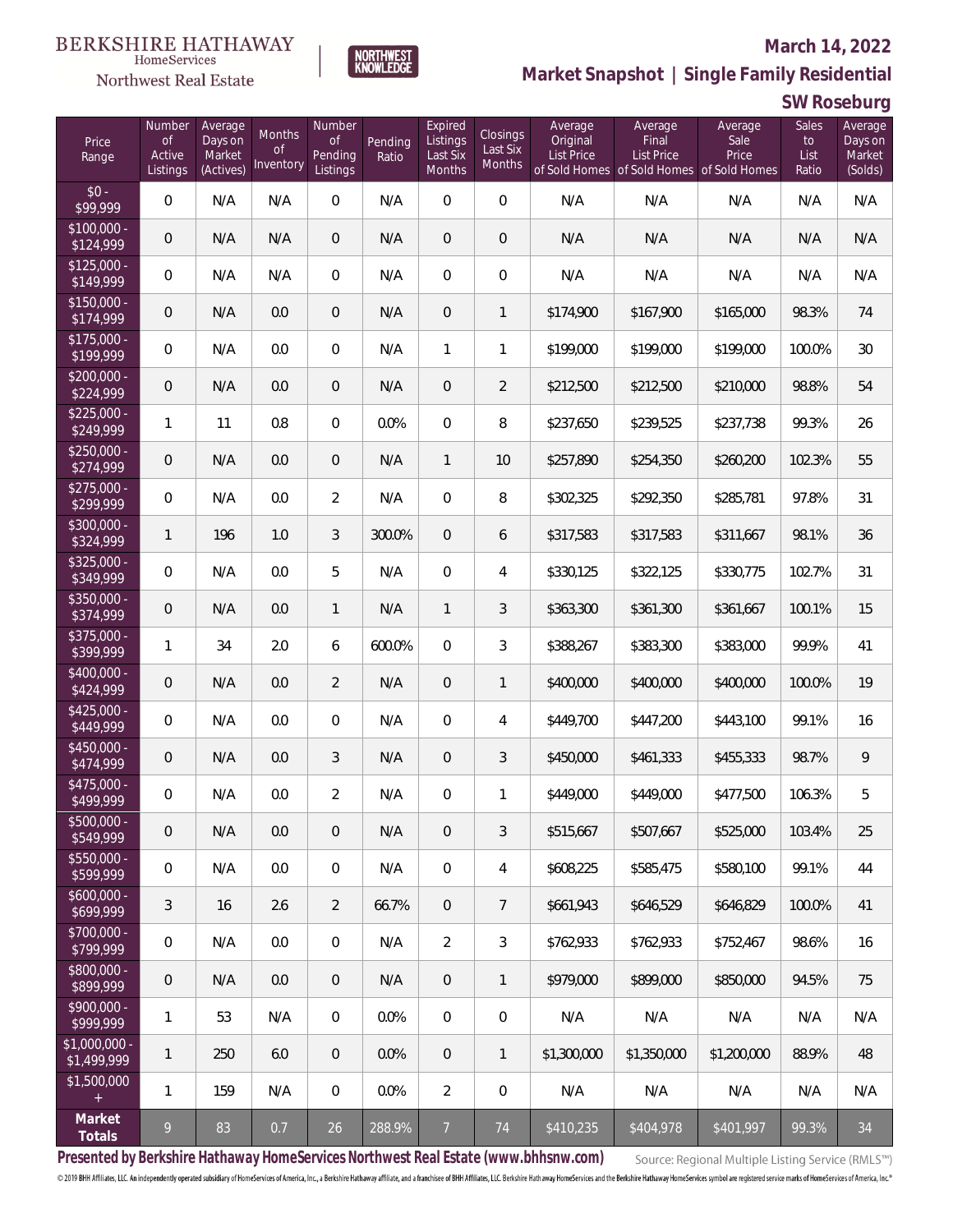

### **March 14, 2022**



**Glide**

| Price<br>Range               | Number<br><b>of</b><br>Active<br>Listings | Average<br>Days on<br>Market<br>(Actives) | <b>Months</b><br><b>of</b><br>Inventory | Number<br>Οf<br>Pending<br>Listings | Pending<br>Ratio | Expired<br>Listings<br>Last Six<br><b>Months</b> | Closings<br>Last Six<br><b>Months</b> | Average<br>Original<br><b>List Price</b> | Average<br>Final<br><b>List Price</b><br>of Sold Homes of Sold Homes of Sold Homes | Average<br>Sale<br>Price | Sales<br>to<br>List<br>Ratio | Average<br>Days on<br>Market<br>(Solds) |
|------------------------------|-------------------------------------------|-------------------------------------------|-----------------------------------------|-------------------------------------|------------------|--------------------------------------------------|---------------------------------------|------------------------------------------|------------------------------------------------------------------------------------|--------------------------|------------------------------|-----------------------------------------|
| $$0 -$<br>\$99,999           | 0                                         | N/A                                       | N/A                                     | $\overline{0}$                      | N/A              | $\overline{0}$                                   | $\overline{0}$                        | N/A                                      | N/A                                                                                | N/A                      | N/A                          | N/A                                     |
| $$100.000 -$<br>\$124,999    | 0                                         | N/A                                       | N/A                                     | $\overline{0}$                      | N/A              | $\overline{0}$                                   | $\mathbf 0$                           | N/A                                      | N/A                                                                                | N/A                      | N/A                          | N/A                                     |
| $$125.000 -$<br>\$149,999    | 0                                         | N/A                                       | N/A                                     | $\mathbf{0}$                        | N/A              | $\overline{0}$                                   | 0                                     | N/A                                      | N/A                                                                                | N/A                      | N/A                          | N/A                                     |
| $$150.000 -$<br>\$174,999    | 1                                         | 265                                       | N/A                                     | $\overline{0}$                      | 0.0%             | $\overline{0}$                                   | $\mathbf 0$                           | N/A                                      | N/A                                                                                | N/A                      | N/A                          | N/A                                     |
| $$175,000 -$<br>\$199,999    | 0                                         | N/A                                       | 0.0                                     | $\overline{0}$                      | N/A              | $\overline{0}$                                   | 1                                     | \$200,000                                | \$200,000                                                                          | \$192,000                | 96.0%                        | $\overline{7}$                          |
| $$200,000 -$<br>\$224,999    | 0                                         | N/A                                       | 0.0                                     | $\overline{0}$                      | N/A              | $\overline{0}$                                   | 1                                     | \$224,000                                | \$224,000                                                                          | \$210,000                | 93.8%                        | 36                                      |
| $$225,000 -$<br>\$249,999    | 1                                         | 10                                        | 1.5                                     | $\overline{0}$                      | 0.0%             | $\overline{0}$                                   | $\overline{4}$                        | \$254,475                                | \$237,475                                                                          | \$235,125                | 99.0%                        | 105                                     |
| $$250,000 -$<br>\$274,999    | 0                                         | N/A                                       | 0.0                                     | $\overline{0}$                      | N/A              | $\overline{0}$                                   | 1                                     | \$267,000                                | \$267,000                                                                          | \$267,000                | 100.0%                       | $\overline{0}$                          |
| $$275,000 -$<br>\$299,999    | 0                                         | N/A                                       | 0.0                                     | $\overline{0}$                      | N/A              | $\overline{0}$                                   | 1                                     | \$269,900                                | \$269,900                                                                          | \$275,000                | 101.9%                       | 3                                       |
| $$300,000 -$<br>\$324,999    | 0                                         | N/A                                       | 0.0                                     | $\overline{0}$                      | N/A              | 1                                                | $\overline{2}$                        | \$314,450                                | \$306,950                                                                          | \$307,500                | 100.2%                       | 15                                      |
| \$325,000 -<br>\$349,999     | 0                                         | N/A                                       | 0.0                                     | $\overline{0}$                      | N/A              | $\overline{0}$                                   | $\overline{2}$                        | \$344,500                                | \$339,450                                                                          | \$332,000                | 97.8%                        | 34                                      |
| \$350,000 -<br>\$374,999     | 0                                         | N/A                                       | 0.0                                     | $\overline{0}$                      | N/A              | $\overline{0}$                                   | $\mathbf{1}$                          | \$353,500                                | \$353,500                                                                          | \$353,500                | 100.0%                       | $\boldsymbol{0}$                        |
| $$375,000 -$<br>\$399,999    | 0                                         | N/A                                       | 0.0                                     | $\overline{0}$                      | N/A              | $\overline{0}$                                   | 1                                     | \$374,900                                | \$374,900                                                                          | \$375,900                | 100.3%                       | $\overline{4}$                          |
| $$400,000 -$<br>\$424,999    | 0                                         | N/A                                       | 0.0                                     | $\overline{0}$                      | N/A              | $\overline{0}$                                   | 3                                     | \$422,333                                | \$417,667                                                                          | \$408,333                | 97.8%                        | 25                                      |
| $$425,000 -$<br>\$449,999    | 0                                         | N/A                                       | 0.0                                     | $\mathbf{1}$                        | N/A              | $\overline{0}$                                   | $\mathbf{1}$                          | \$399,900                                | \$399,900                                                                          | \$425,000                | 106.3%                       | 3                                       |
| $$450,000 -$<br>\$474,999    | 0                                         | N/A                                       | 0.0                                     | $\overline{0}$                      | N/A              | $\overline{0}$                                   | 1                                     | \$460,000                                | \$460,000                                                                          | \$470,000                | 102.2%                       | 5                                       |
| \$475,000 -<br>\$499,999     | 0                                         | N/A                                       | 0.0                                     | $\mathbf{1}$                        | N/A              | 0                                                | 2                                     | \$499,700                                | \$499,700                                                                          | \$492,700                | 98.6%                        | 6                                       |
| $$500,000 -$<br>\$549,999    | 0                                         | N/A                                       | 0.0                                     | $\mathbf{1}$                        | N/A              | $\mathbf 0$                                      | 4                                     | \$512,750                                | \$512,750                                                                          | \$512,875                | 100.0%                       | 29                                      |
| $$550,000 -$<br>\$599,999    | 0                                         | N/A                                       | 0.0                                     | 0                                   | N/A              | 0                                                | 3                                     | \$526,633                                | \$548,000                                                                          | \$566,667                | 103.4%                       | 38                                      |
| $$600,000 -$<br>\$699,999    | 0                                         | N/A                                       | 0.0                                     | $\overline{0}$                      | N/A              | $\mathbf 0$                                      | $\overline{2}$                        | \$699,450                                | \$699,450                                                                          | \$679,200                | 97.1%                        | 24                                      |
| $$700,000 -$<br>\$799,999    | 1                                         | 169                                       | 2.0                                     | $\overline{0}$                      | 0.0%             | 0                                                | 3                                     | \$790,633                                | \$763,967                                                                          | \$752,333                | 98.5%                        | 55                                      |
| \$800,000 -<br>\$899,999     | 0                                         | N/A                                       | 0.0                                     | $\overline{0}$                      | N/A              | $\overline{0}$                                   | $\mathbf{1}$                          | \$800,000                                | \$800,000                                                                          | \$815,000                | 101.9%                       | $\overline{4}$                          |
| $$900,000 -$<br>\$999,999    | 0                                         | N/A                                       | N/A                                     | $\overline{0}$                      | N/A              | $\mathbb O$                                      | $\mathbf 0$                           | N/A                                      | N/A                                                                                | N/A                      | N/A                          | N/A                                     |
| \$1,000,000 -<br>\$1,499,999 | 0                                         | N/A                                       | 0.0                                     | $\overline{0}$                      | N/A              | $\overline{0}$                                   | $\mathbf{1}$                          | \$1,300,000                              | \$1,300,000                                                                        | \$1,220,000              | 93.8%                        | 74                                      |
| \$1,500,000<br>$\pm$         | 3                                         | 35                                        | N/A                                     | $\mathbf 0$                         | 0.0%             | $\overline{2}$                                   | 0                                     | N/A                                      | N/A                                                                                | N/A                      | N/A                          | N/A                                     |
| Market<br>Totals             | $\mathbf{6}$                              | 92                                        | $1.0\,$                                 | $\overline{3}$                      | 50.0%            | $\overline{3}$                                   | 35                                    | \$475,803                                | \$472,289                                                                          | \$468,577                | 99.2%                        | 34                                      |

**NORTHWEST**<br>KNOWLEDGE

**Presented by Berkshire Hathaway HomeServices Northwest Real Estate (www.bhhsnw.com)**

Source: Regional Multiple Listing Service (RMLS™)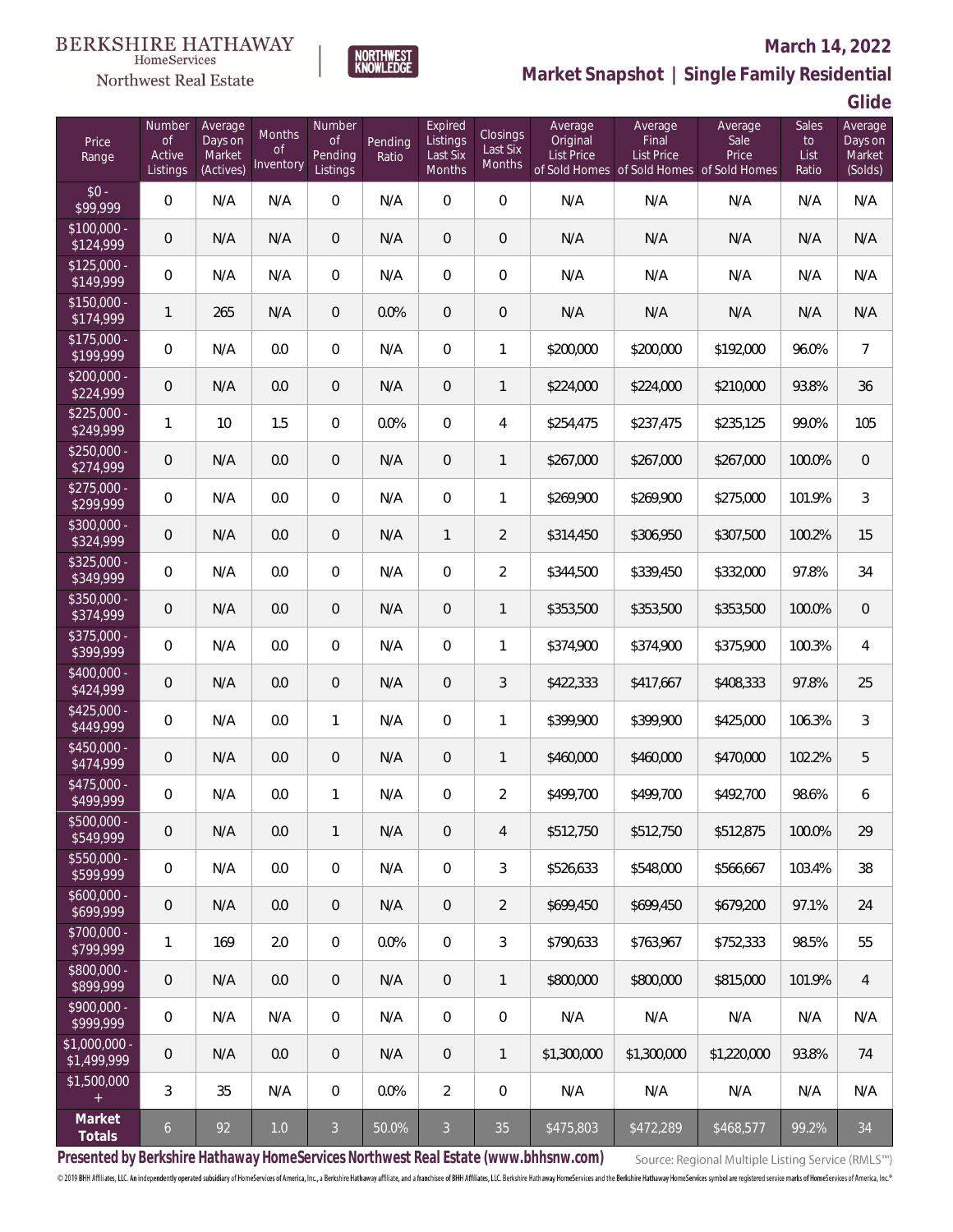

## NORTHWEST<br>KNOWLFDGF

### **March 14, 2022**

**Market Snapshot | Single Family Residential**

**Sutherlin**

| Price<br>Range                | Number<br><b>of</b><br>Active<br>Listings | Average<br>Days on<br>Market<br>(Actives) | Months<br><b>of</b><br>Inventory | Number<br><b>of</b><br>Pending<br>Listings | Pending<br>Ratio | Expired<br>Listings<br>Last Six<br>Months | Closings<br>Last Six<br><b>Months</b> | Average<br>Original<br><b>List Price</b> | Average<br>Final<br><b>List Price</b> | Average<br>Sale<br>Price<br>of Sold Homes of Sold Homes of Sold Homes | Sales<br>to<br>List<br>Ratio | Average<br>Days on<br>Market<br>(Solds) |
|-------------------------------|-------------------------------------------|-------------------------------------------|----------------------------------|--------------------------------------------|------------------|-------------------------------------------|---------------------------------------|------------------------------------------|---------------------------------------|-----------------------------------------------------------------------|------------------------------|-----------------------------------------|
| $$0 -$<br>\$99,999            | $\overline{0}$                            | N/A                                       | 0.0                              | $\overline{0}$                             | N/A              | $\overline{0}$                            | $\mathbf{1}$                          | \$100,000                                | \$100,000                             | \$85,000                                                              | 85.0%                        | 186                                     |
| $$100,000 -$<br>\$124,999     | $\mathbf 0$                               | N/A                                       | 0.0                              | $\overline{0}$                             | N/A              | $\overline{0}$                            | 3                                     | \$131,600                                | \$128,267                             | \$113,333                                                             | 88.4%                        | 76                                      |
| $$125,000 -$<br>\$149,999     | $\overline{0}$                            | N/A                                       | 0.0                              | $\mathbf{1}$                               | N/A              | $\overline{0}$                            | $\overline{2}$                        | \$170,000                                | \$170,000                             | \$132,500                                                             | 77.9%                        | 43                                      |
| $$150,000 -$<br>\$174,999     | $\mathbf 0$                               | N/A                                       | 0.0                              | $\mathbf{1}$                               | N/A              | 0                                         | $\overline{2}$                        | \$176,950                                | \$176,950                             | \$161,500                                                             | 91.3%                        | 47                                      |
| $$175,000 -$<br>\$199,999     | $\mathbf{1}$                              | 151                                       | 2.0                              | $\mathbf{1}$                               | 100.0%           | 1                                         | 3                                     | \$206,300                                | \$189,333                             | \$185,550                                                             | 98.0%                        | 62                                      |
| $$200,000 -$<br>\$224,999     | $\mathbf 0$                               | N/A                                       | 0.0                              | $\overline{0}$                             | N/A              | 0                                         | 5                                     | \$219,098                                | \$215,100                             | \$211,800                                                             | 98.5%                        | $\, 8$                                  |
| $$225,000 -$<br>\$249,999     | 1                                         | 158                                       | 1.5                              | $\overline{2}$                             | 200.0%           | $\mathbf 0$                               | 4                                     | \$245,975                                | \$237,225                             | \$238,475                                                             | 100.5%                       | 22                                      |
| $$250,000 -$<br>\$274,999     | $\overline{0}$                            | N/A                                       | 0.0                              | $\overline{2}$                             | N/A              | $\overline{0}$                            | $7\overline{ }$                       | \$263,214                                | \$262,500                             | \$260,857                                                             | 99.4%                        | 15                                      |
| $$275,000 -$<br>\$299,999     | 1                                         | 49                                        | 1.5                              | 3                                          | 300.0%           | 1                                         | 4                                     | \$293,700                                | \$289,950                             | \$283,975                                                             | 97.9%                        | 8                                       |
| $$300,000 -$<br>\$324,999     | $\overline{0}$                            | N/A                                       | 0.0                              | $\overline{2}$                             | N/A              | $\overline{0}$                            | 15                                    | \$313,207                                | \$311,600                             | \$314,090                                                             | 100.8%                       | 20                                      |
| $$325,000 -$<br>\$349,999     | 1                                         | 33                                        | 0.5                              | $\overline{4}$                             | 400.0%           | $\overline{0}$                            | 13                                    | \$333,715                                | \$332,946                             | \$335,531                                                             | 100.8%                       | 16                                      |
| $$350,000 -$<br>\$374,999     | $\mathbf 0$                               | N/A                                       | 0.0                              | 5                                          | N/A              | 1                                         | 10                                    | \$365,870                                | \$361,870                             | \$360,950                                                             | 99.7%                        | 25                                      |
| $$375,000 -$<br>\$399,999     | $\overline{0}$                            | N/A                                       | 0.0                              | $\mathbf{1}$                               | N/A              | 1                                         | 6                                     | \$394,633                                | \$387,117                             | \$389,633                                                             | 100.7%                       | 24                                      |
| \$400,000 -<br>\$424,999      | $\mathbf 0$                               | N/A                                       | 0.0                              | 3                                          | N/A              | $\overline{0}$                            | 4                                     | \$439,725                                | \$422,100                             | \$415,975                                                             | 98.5%                        | 34                                      |
| $$425,000 -$<br>\$449,999     | $\overline{0}$                            | N/A                                       | 0.0                              | 3                                          | N/A              | $\Omega$                                  | 6                                     | \$463,083                                | \$448,800                             | \$438,417                                                             | 97.7%                        | 35                                      |
| \$450,000 -<br>\$474,999      | $\mathbf 0$                               | N/A                                       | 0.0                              | 6                                          | N/A              | $\overline{0}$                            | 5                                     | \$447,080                                | \$447,080                             | \$458,980                                                             | 102.7%                       | 14                                      |
| $$475,000 -$<br>\$499,999     | $\overline{0}$                            | N/A                                       | 0.0                              | $\overline{2}$                             | N/A              | $\overline{0}$                            | 4                                     | \$478,725                                | \$476,225                             | \$479,069                                                             | 100.6%                       | 19                                      |
| $$500,000 -$<br>\$549,999     | 0                                         | N/A                                       | $0.0\,$                          | 1                                          | N/A              | 0                                         | 3                                     | \$513,000                                | \$524,667                             | \$520,000                                                             | 99.1%                        | 42                                      |
| \$550,000 -<br>\$599,999      | 1                                         | 3                                         | 1.5                              | $\boldsymbol{0}$                           | 0.0%             | $\boldsymbol{0}$                          | 4                                     | \$577,225                                | \$572,225                             | \$572,500                                                             | 100.0%                       | 19                                      |
| $$600,000 -$<br>\$699,999     | 0                                         | N/A                                       | 0.0                              | 5                                          | N/A              | $\mathbf 0$                               | 3                                     | \$643,000                                | \$643,000                             | \$615,000                                                             | 95.6%                        | 57                                      |
| \$700,000 -<br>\$799,999      | 0                                         | N/A                                       | 0.0                              | $\overline{0}$                             | N/A              | $\mathbf{1}$                              | $\overline{2}$                        | \$725,000                                | \$725,000                             | \$745,000                                                             | 102.8%                       | 3                                       |
| \$800,000 -<br>\$899,999      | 0                                         | N/A                                       | N/A                              | $\overline{0}$                             | N/A              | $\overline{0}$                            | 0                                     | N/A                                      | N/A                                   | N/A                                                                   | N/A                          | N/A                                     |
| \$900,000 -<br>\$999,999      | 0                                         | N/A                                       | 0.0                              | $\overline{0}$                             | N/A              | $\mathbf 0$                               | 1                                     | \$950,000                                | \$950,000                             | \$950,000                                                             | 100.0%                       | 14                                      |
| $$1,000,000$ -<br>\$1,499,999 | 1                                         | 31                                        | 1.2                              | $\overline{0}$                             | 0.0%             | $\overline{0}$                            | 5                                     | \$1,399,600                              | \$1,193,000                           | \$1,159,000                                                           | 97.2%                        | 177                                     |
| \$1,500,000<br>$+$            | 1                                         | 265                                       | N/A                              | $\overline{0}$                             | 0.0%             | $\boldsymbol{0}$                          | 0                                     | N/A                                      | N/A                                   | N/A                                                                   | N/A                          | N/A                                     |
| Market<br>Totals              | $\overline{7}$                            | 99                                        | 0.4                              | 42                                         | 600.0%           | 5 <sub>1</sub>                            | 112                                   | \$409,195                                | \$396,344                             | \$392,862                                                             | 99.1%                        | 33                                      |

**Presented by Berkshire Hathaway HomeServices Northwest Real Estate (www.bhhsnw.com)**

Source: Regional Multiple Listing Service (RMLS™)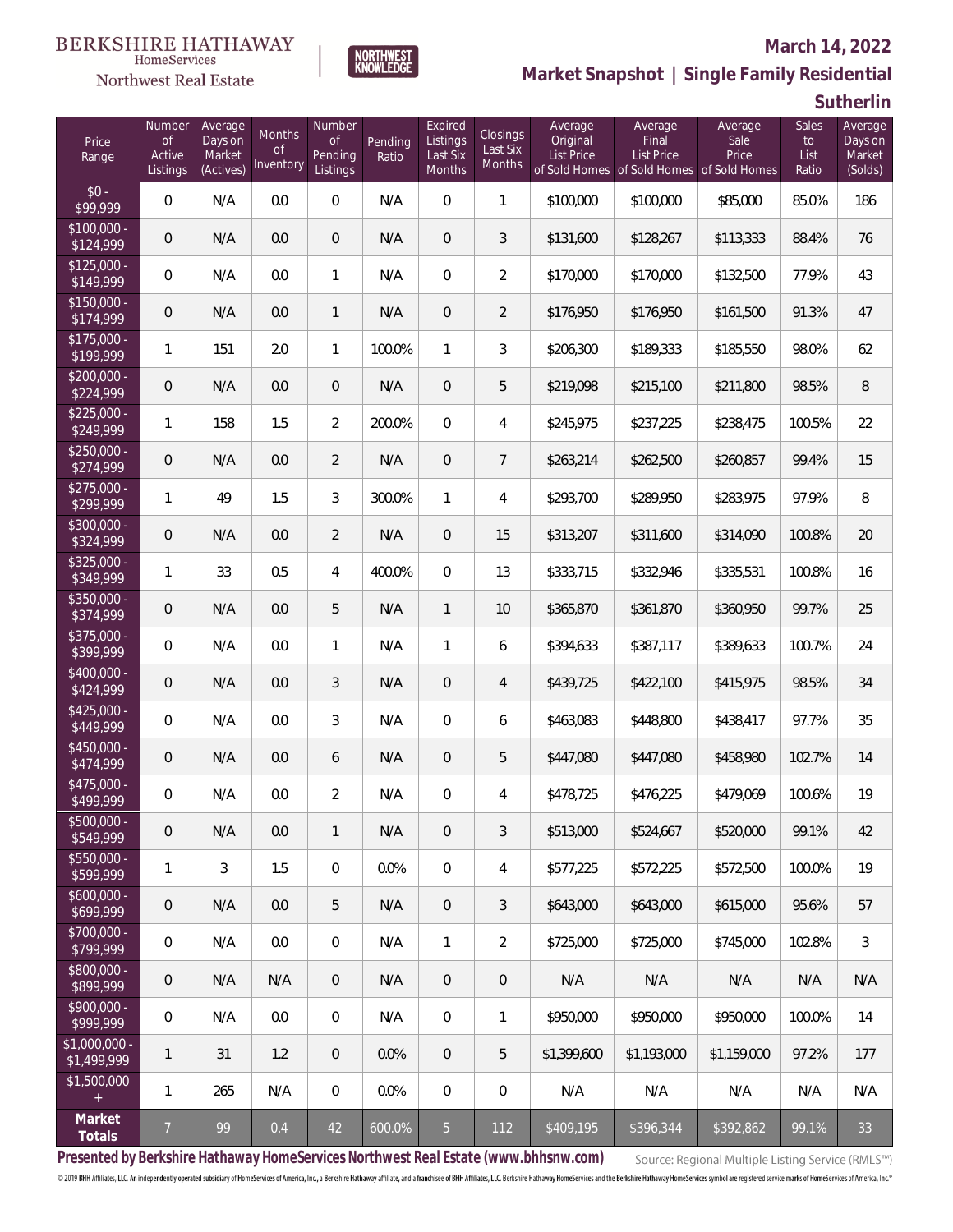

### **March 14, 2022**

**Market Snapshot | Single Family Residential**

**Winston**

| Price<br>Range               | Number<br><b>of</b><br>Active<br>Listings | Average<br>Days on<br>Market<br>(Actives) | <b>Months</b><br><b>of</b><br>Inventory | Number<br>of<br>Pending<br>Listings | Pending<br>Ratio | Expired<br>Listings<br>Last Six<br><b>Months</b> | <b>Closings</b><br>Last Six<br><b>Months</b> | Average<br>Original<br><b>List Price</b> | Average<br>Final<br><b>List Price</b><br>of Sold Homes of Sold Homes of Sold Homes | Average<br>Sale<br>Price | <b>Sales</b><br>to<br>List<br>Ratio | Average<br>Days on<br>Market<br>(Solds) |
|------------------------------|-------------------------------------------|-------------------------------------------|-----------------------------------------|-------------------------------------|------------------|--------------------------------------------------|----------------------------------------------|------------------------------------------|------------------------------------------------------------------------------------|--------------------------|-------------------------------------|-----------------------------------------|
| $$0 -$<br>\$99,999           | 0                                         | N/A                                       | 0.0                                     | $\overline{0}$                      | N/A              | $\overline{0}$                                   | 3                                            | \$79,245                                 | \$75,458                                                                           | \$73,458                 | 97.3%                               | 86                                      |
| $$100.000 -$<br>\$124,999    | 1                                         | 38                                        | N/A                                     | $\overline{0}$                      | 0.0%             | $\overline{0}$                                   | $\mathbf 0$                                  | N/A                                      | N/A                                                                                | N/A                      | N/A                                 | N/A                                     |
| $$125.000 -$<br>\$149,999    | 0                                         | N/A                                       | 0.0                                     | $\overline{2}$                      | N/A              | $\overline{0}$                                   | $\overline{2}$                               | \$132,450                                | \$129,950                                                                          | \$127,750                | 98.3%                               | 52                                      |
| $$150.000 -$<br>\$174,999    | 1                                         | 81                                        | 3.0                                     | $\overline{0}$                      | 0.0%             | $\overline{0}$                                   | $\overline{2}$                               | \$153,500                                | \$153,500                                                                          | \$157,000                | 102.3%                              | $\overline{7}$                          |
| $$175,000 -$<br>\$199,999    | 0                                         | N/A                                       | 0.0                                     | 1                                   | N/A              | $\overline{0}$                                   | $\overline{2}$                               | \$192,000                                | \$192,000                                                                          | \$192,500                | 100.3%                              | 6                                       |
| $$200,000 -$<br>\$224,999    | 0                                         | N/A                                       | 0.0                                     | $\mathbf{1}$                        | N/A              | $\mathbf{1}$                                     | $\overline{2}$                               | \$227,450                                | \$227,450                                                                          | \$217,650                | 95.7%                               | 13                                      |
| $$225,000 -$<br>\$249,999    | 3                                         | 222                                       | 1.6                                     | $\overline{2}$                      | 66.7%            | $\overline{0}$                                   | 11                                           | \$233,073                                | \$231,718                                                                          | \$237,568                | 102.5%                              | 15                                      |
| $$250,000 -$<br>\$274,999    | 1                                         | 3                                         | 1.2                                     | $\mathbf{1}$                        | 100.0%           | $\mathbf{1}$                                     | 5                                            | \$253,980                                | \$259,980                                                                          | \$266,100                | 102.4%                              | 16                                      |
| $$275,000 -$<br>\$299,999    | 1                                         | 156                                       | 0.5                                     | $\overline{2}$                      | 200.0%           | $\overline{0}$                                   | 13                                           | \$293,654                                | \$289,038                                                                          | \$288,023                | 99.6%                               | 27                                      |
| \$300,000 -<br>\$324,999     | 0                                         | N/A                                       | 0.0                                     | $\overline{2}$                      | N/A              | $\overline{0}$                                   | 9                                            | \$318,867                                | \$312,022                                                                          | \$314,700                | 100.9%                              | 32                                      |
| \$325,000 -<br>\$349,999     | 2                                         | 22                                        | 0.7                                     | $\overline{2}$                      | 100.0%           | $\Omega$                                         | 18                                           | \$340,233                                | \$339,394                                                                          | \$337,800                | 99.5%                               | 28                                      |
| \$350,000 -<br>\$374,999     | $\overline{2}$                            | 19                                        | 1.2                                     | 4                                   | 200.0%           | $\overline{0}$                                   | 10                                           | \$357,180                                | \$355,680                                                                          | \$358,450                | 100.8%                              | 25                                      |
| $$375,000 -$<br>\$399,999    | 0                                         | N/A                                       | 0.0                                     | $\mathbf{0}$                        | N/A              | $\overline{0}$                                   | 5                                            | \$408,960                                | \$400,960                                                                          | \$386,460                | 96.4%                               | 52                                      |
| $$400,000 -$<br>\$424,999    | 0                                         | N/A                                       | 0.0                                     | $\overline{0}$                      | N/A              | $\overline{0}$                                   | $\overline{2}$                               | \$437,000                                | \$427,000                                                                          | \$419,000                | 98.1%                               | 30                                      |
| $$425,000 -$<br>\$449,999    | 1                                         | 53                                        | 2.0                                     | $\mathbf{0}$                        | 0.0%             | $\overline{0}$                                   | 3                                            | \$474,933                                | \$439,600                                                                          | \$438,333                | 99.7%                               | 62                                      |
| $$450,000 -$<br>\$474,999    | $\mathbf{1}$                              | 3                                         | 3.0                                     | $\mathbf{1}$                        | 100.0%           | $\overline{0}$                                   | $\overline{2}$                               | \$452,400                                | \$452,400                                                                          | \$457,450                | 101.1%                              | 47                                      |
| \$475,000 -<br>\$499,999     | 1                                         | 54                                        | N/A                                     | 1                                   | 100.0%           | 0                                                | 0                                            | N/A                                      | N/A                                                                                | N/A                      | N/A                                 | N/A                                     |
| $$500,000 -$<br>\$549,999    | 0                                         | N/A                                       | 0.0                                     | $\mathbf{1}$                        | N/A              | $\mathbf 0$                                      | $\mathbf{1}$                                 | \$525,000                                | \$525,000                                                                          | \$530,000                | 101.0%                              | 11                                      |
| $$550,000 -$<br>\$599,999    | 1                                         | 178                                       | N/A                                     | $\overline{0}$                      | 0.0%             | $\mathbb O$                                      | $\overline{0}$                               | N/A                                      | N/A                                                                                | N/A                      | N/A                                 | N/A                                     |
| $$600,000 -$<br>\$699,999    | 0                                         | N/A                                       | N/A                                     | $\mathbf{1}$                        | N/A              | $\mathbf{1}$                                     | 0                                            | N/A                                      | N/A                                                                                | N/A                      | N/A                                 | N/A                                     |
| $$700,000 -$<br>\$799,999    | 0                                         | N/A                                       | 0.0                                     | $\overline{0}$                      | N/A              | 0                                                | 1                                            | \$750,000                                | \$719,000                                                                          | \$716,900                | 99.7%                               | 51                                      |
| \$800,000 -<br>\$899,999     | $\mathbf{1}$                              | 263                                       | 6.0                                     | $\overline{0}$                      | 0.0%             | $\overline{0}$                                   | $\mathbf{1}$                                 | \$850,000                                | \$850,000                                                                          | \$860,000                | 101.2%                              | 16                                      |
| $$900,000 -$<br>\$999,999    | 0                                         | N/A                                       | N/A                                     | $\overline{0}$                      | N/A              | $\mathbf{1}$                                     | 0                                            | N/A                                      | N/A                                                                                | N/A                      | N/A                                 | N/A                                     |
| \$1,000,000 -<br>\$1,499,999 | $\overline{2}$                            | 922                                       | 6.0                                     | 4                                   | 200.0%           | $\overline{0}$                                   | $\overline{2}$                               | \$1,550,000                              | \$1,225,000                                                                        | \$1,150,000              | 93.9%                               | 38                                      |
| \$1,500,000<br>$\pm$         | 3                                         | 178                                       | N/A                                     | $\overline{0}$                      | 0.0%             | $\mathbb O$                                      | 0                                            | N/A                                      | N/A                                                                                | N/A                      | N/A                                 | N/A                                     |
| Market<br>Totals             | 21                                        | 188                                       | $1.3\,$                                 | 25                                  | 119.0%           | $\overline{4}$                                   | 94                                           | \$344,031                                | \$333,393                                                                          | \$331,942                | 99.6%                               | 30                                      |

NORTHWEST<br>KNOWLFDGF

**Presented by Berkshire Hathaway HomeServices Northwest Real Estate (www.bhhsnw.com)**

Source: Regional Multiple Listing Service (RMLS™)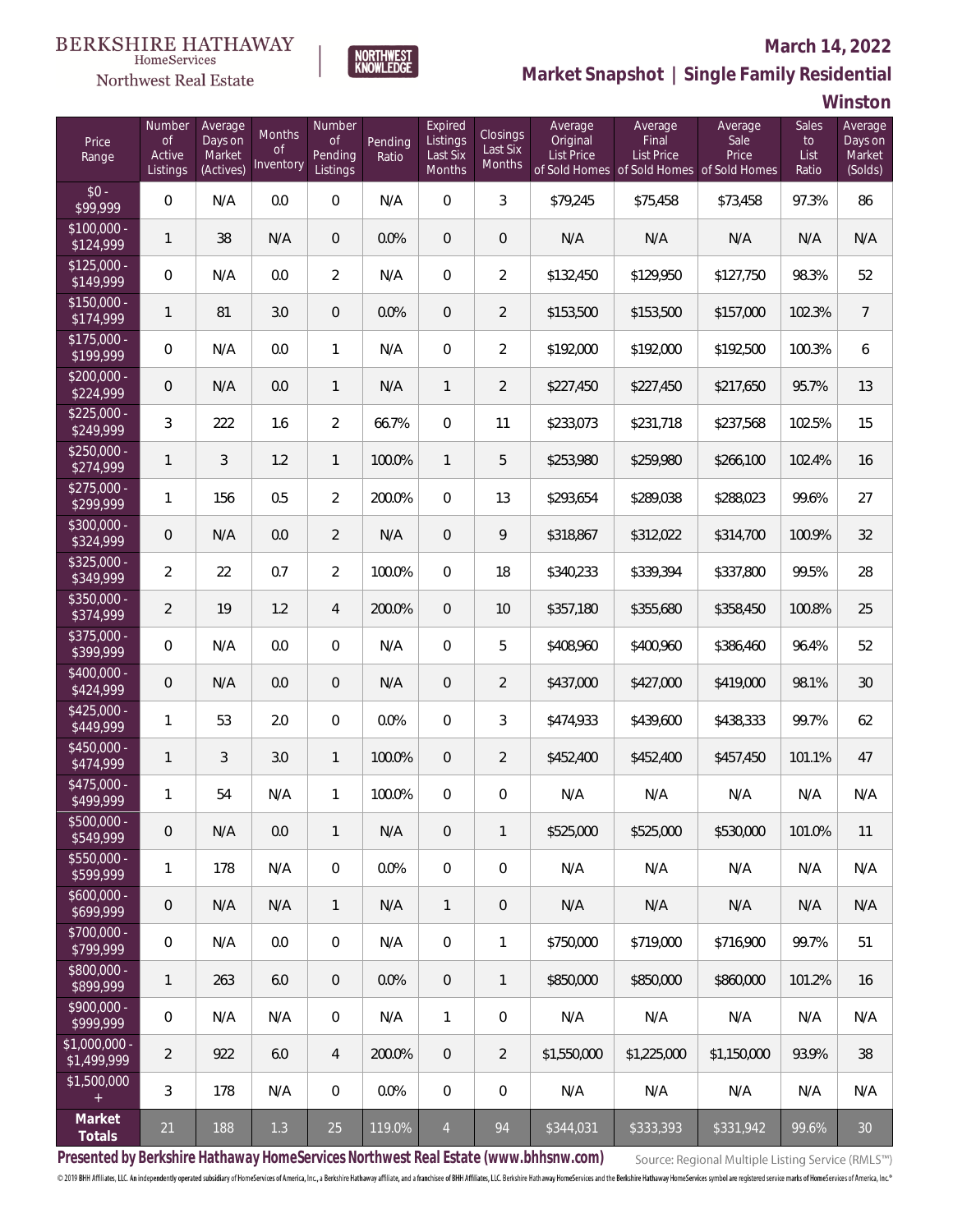

#### **March 14, 2022**

**Market Snapshot | Single Family Residential**

### **Myrtle Creek**

| Price<br>Range               | Number<br><b>of</b><br>Active<br>Listings | Average<br>Days on<br>Market<br>(Actives) | <b>Months</b><br>0f<br>Inventory | Number<br><b>of</b><br>Pending<br>Listings | Pending<br>Ratio | Expired<br>Listings<br>Last Six<br>Months | Closings<br>Last Six<br>Months | Average<br>Original<br><b>List Price</b> | Average<br>Final<br>List Price<br>of Sold Homes of Sold Homes of Sold Homes | Average<br>Sale<br>Price | Sales<br>to<br>List<br>Ratio | Average<br>Days on<br>Market<br>(Solds) |
|------------------------------|-------------------------------------------|-------------------------------------------|----------------------------------|--------------------------------------------|------------------|-------------------------------------------|--------------------------------|------------------------------------------|-----------------------------------------------------------------------------|--------------------------|------------------------------|-----------------------------------------|
| $$0 -$<br>\$99,999           | 0                                         | N/A                                       | 0.0                              | 0                                          | N/A              | $\overline{0}$                            | 5                              | \$100,260                                | \$85,860                                                                    | \$81,000                 | 94.3%                        | 87                                      |
| $$100,000 -$<br>\$124,999    | 1                                         | 117                                       | 0.8                              | $\overline{0}$                             | 0.0%             | $\mathbf{1}$                              | 8                              | \$136,938                                | \$134,000                                                                   | \$116,525                | 87.0%                        | 50                                      |
| $$125,000 -$<br>\$149,999    | $\overline{2}$                            | 13                                        | 4.0                              | $\overline{2}$                             | 100.0%           | $\overline{2}$                            | 3                              | \$141,667                                | \$131,633                                                                   | \$129,833                | 98.6%                        | 52                                      |
| $$150,000 -$<br>\$174,999    | $\mathbf{1}$                              | 184                                       | 1.2                              | $\overline{2}$                             | 200.0%           | $\mathbf{1}$                              | 5                              | \$204,380                                | \$181,580                                                                   | \$163,000                | 89.8%                        | 42                                      |
| $$175,000 -$<br>\$199,999    | $\mathbf{1}$                              | $\overline{7}$                            | 0.4                              | 6                                          | 600.0%           | $\overline{2}$                            | 15                             | \$208,540                                | \$195,373                                                                   | \$188,087                | 96.3%                        | 63                                      |
| $$200,000 -$<br>\$224,999    | $\mathbf{1}$                              | 180                                       | 0.6                              | 3                                          | 300.0%           | $\overline{2}$                            | 10                             | \$217,270                                | \$216,020                                                                   | \$210,140                | 97.3%                        | 39                                      |
| $$225,000 -$<br>\$249,999    | 3                                         | 216                                       | 1.1                              | 4                                          | 133.3%           | $\overline{2}$                            | 16                             | \$244,413                                | \$240,538                                                                   | \$237,913                | 98.9%                        | 23                                      |
| $$250,000 -$<br>\$274,999    | 0                                         | N/A                                       | 0.0                              | $\overline{4}$                             | N/A              | $\mathbf{1}$                              | 12                             | \$282,700                                | \$270,233                                                                   | \$261,688                | 96.8%                        | 58                                      |
| $$275,000 -$<br>\$299,999    | 5                                         | 76                                        | 2.5                              | 3                                          | 60.0%            | $\overline{2}$                            | 12                             | \$294,568                                | \$289,401                                                                   | \$284,500                | 98.3%                        | 41                                      |
| $$300,000 -$<br>\$324,999    | 0                                         | N/A                                       | 0.0                              | $\overline{2}$                             | N/A              | $\overline{0}$                            | 10                             | \$318,300                                | \$310,790                                                                   | \$311,070                | 100.1%                       | 47                                      |
| $$325,000 -$<br>\$349,999    | 1                                         | 203                                       | 0.9                              | 1                                          | 100.0%           | 1                                         | $\overline{7}$                 | \$341,986                                | \$334,128                                                                   | \$329,986                | 98.8%                        | 24                                      |
| $$350,000 -$<br>\$374,999    | $\overline{2}$                            | 32                                        | 1.5                              | $\mathbf{1}$                               | 50.0%            | $\overline{2}$                            | 8                              | \$367,725                                | \$363,975                                                                   | \$362,000                | 99.5%                        | 54                                      |
| $$375,000 -$<br>\$399,999    | 3                                         | 101                                       | 1.8                              | $\overline{2}$                             | 66.7%            | $\overline{0}$                            | 10                             | \$394,840                                | \$390,830                                                                   | \$388,540                | 99.4%                        | 32                                      |
| $$400,000 -$<br>\$424,999    | $\overline{2}$                            | 83                                        | 4.0                              | $\overline{2}$                             | 100.0%           | $\overline{0}$                            | 3                              | \$420,000                                | \$415,000                                                                   | \$410,000                | 98.8%                        | 84                                      |
| $$425,000 -$<br>\$449,999    | 1                                         | 20                                        | 1.2                              | 1                                          | 100.0%           | $\mathbf{1}$                              | 5                              | \$453,400                                | \$447,400                                                                   | \$432,400                | 96.6%                        | 62                                      |
| $$450,000 -$<br>\$474,999    | $\overline{2}$                            | 81                                        | 12.0                             | $\mathbf{1}$                               | 50.0%            | $\mathbf{1}$                              | 1                              | \$475,000                                | \$475,000                                                                   | \$470,000                | 98.9%                        | $\overline{4}$                          |
| $$475,000 -$<br>\$499,999    | 0                                         | N/A                                       | 0.0                              | 1                                          | N/A              | $\overline{0}$                            | 1                              | \$550,000                                | \$500,000                                                                   | \$475,000                | 95.0%                        | 53                                      |
| \$500,000 -<br>\$549,999     | $\mathbf{1}$                              | 31                                        | N/A                              | 0                                          | 0.0%             | 1                                         | 0                              | N/A                                      | N/A                                                                         | N/A                      | N/A                          | N/A                                     |
| \$550,000 -<br>\$599,999     | 1                                         | 12                                        | N/A                              | $\overline{2}$                             | 200.0%           | $\overline{0}$                            | $\boldsymbol{0}$               | N/A                                      | N/A                                                                         | N/A                      | N/A                          | N/A                                     |
| $$600,000 -$<br>\$699,999    | $\mathbf{1}$                              | 34                                        | 3.0                              | $\overline{2}$                             | 200.0%           | $\sqrt{0}$                                | $\overline{2}$                 | \$747,500                                | \$672,500                                                                   | \$625,000                | 92.9%                        | 169                                     |
| \$700,000 -<br>\$799,999     | 3                                         | 306                                       | N/A                              | 0                                          | 0.0%             | $\mathbf{1}$                              | 0                              | N/A                                      | N/A                                                                         | N/A                      | N/A                          | N/A                                     |
| \$800,000 -<br>\$899,999     | $\mathbf{1}$                              | 19                                        | N/A                              | $\mathbf 0$                                | 0.0%             | $\mathbf 0$                               | 0                              | N/A                                      | N/A                                                                         | N/A                      | N/A                          | N/A                                     |
| \$900,000 -<br>\$999,999     | 1                                         | 347                                       | N/A                              | 0                                          | 0.0%             | $\boldsymbol{0}$                          | $\mathbf 0$                    | N/A                                      | N/A                                                                         | N/A                      | N/A                          | N/A                                     |
| \$1,000,000 -<br>\$1,499,999 | $\overline{2}$                            | 87                                        | 6.0                              | $\overline{0}$                             | 0.0%             | $\boldsymbol{0}$                          | $\overline{2}$                 | \$1,650,000                              | \$1,375,000                                                                 | \$1,330,000              | 96.7%                        | 351                                     |
| \$1,500,000<br>$\pm$         | 0                                         | N/A                                       | N/A                              | 0                                          | N/A              | $\mathbf 0$                               | $\mathbf 0$                    | N/A                                      | N/A                                                                         | N/A                      | N/A                          | N/A                                     |
| Market<br>Totals             | $35\,$                                    | 114                                       | $1.6\,$                          | 39                                         | 111.4%           | $20\,$                                    | 135                            | \$303,677                                | \$290,948                                                                   | \$283,513                | 97.4%                        | 53                                      |

**NORTHWEST**<br>KNOWLEDGE

**Presented by Berkshire Hathaway HomeServices Northwest Real Estate (www.bhhsnw.com)**

Source: Regional Multiple Listing Service (RMLS™)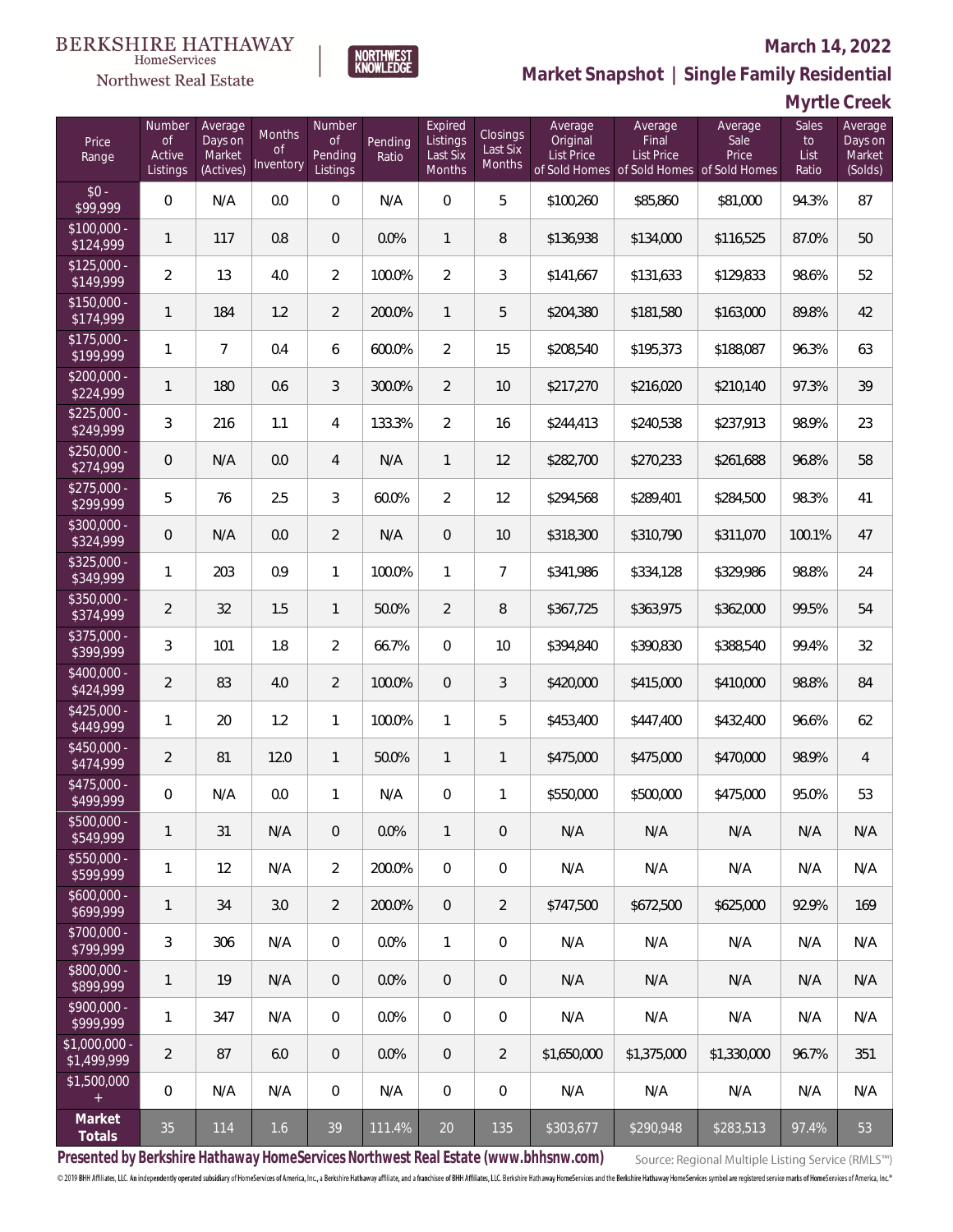### Northwest Real Estate

#### **March 14, 2022**



**Market Snapshot | Single Family Residential**

### **Green District**

| Price<br>Range               | Number<br><b>of</b><br>Active<br>Listings | Average<br>Days on<br>Market<br>(Actives) | Months<br><b>of</b><br>Inventory | Number<br><b>of</b><br>Pending<br>Listings | Pending<br>Ratio | Expired<br>Listings<br>Last Six<br>Months | Closings<br>Last Six<br>Months | Average<br>Original<br><b>List Price</b> | Average<br>Final<br><b>List Price</b><br>of Sold Homes of Sold Homes of Sold Homes | Average<br>Sale<br>Price | Sales<br>to<br>List<br>Ratio | Average<br>Days on<br>Market<br>(Solds) |
|------------------------------|-------------------------------------------|-------------------------------------------|----------------------------------|--------------------------------------------|------------------|-------------------------------------------|--------------------------------|------------------------------------------|------------------------------------------------------------------------------------|--------------------------|------------------------------|-----------------------------------------|
| $$0 -$<br>\$99,999           | $\overline{0}$                            | N/A                                       | 0.0                              | $\overline{0}$                             | N/A              | $\overline{0}$                            | $\overline{2}$                 | \$72,500                                 | \$72,500                                                                           | \$72,778                 | 100.4%                       | 8                                       |
| $$100,000 -$<br>\$124,999    | $\overline{0}$                            | N/A                                       | 0.0                              | $\overline{0}$                             | N/A              | $\overline{0}$                            | $\mathbf{1}$                   | \$114,900                                | \$114,900                                                                          | \$103,200                | 89.8%                        | 34                                      |
| $$125,000 -$<br>\$149,999    | $\overline{0}$                            | N/A                                       | N/A                              | $\overline{0}$                             | N/A              | $\overline{0}$                            | 0                              | N/A                                      | N/A                                                                                | N/A                      | N/A                          | N/A                                     |
| $$150,000 -$<br>\$174,999    | $\overline{0}$                            | N/A                                       | 0.0                              | $\overline{0}$                             | N/A              | $\mathbf 0$                               | 1                              | \$179,000                                | \$175,000                                                                          | \$172,000                | 98.3%                        | 14                                      |
| $$175,000 -$<br>\$199,999    | $\overline{0}$                            | N/A                                       | 0.0                              | $\overline{0}$                             | N/A              | $\overline{0}$                            | 1                              | \$239,000                                | \$224,900                                                                          | \$197,000                | 87.6%                        | 43                                      |
| $$200,000 -$<br>\$224,999    | $\overline{0}$                            | N/A                                       | 0.0                              | $\mathbf{1}$                               | N/A              | $\mathbf 0$                               | $\overline{2}$                 | \$237,500                                | \$237,500                                                                          | \$214,000                | 90.1%                        | 17                                      |
| $$225,000 -$<br>\$249,999    | $\mathbf 0$                               | N/A                                       | 0.0                              | 5                                          | N/A              | $\overline{0}$                            | 5                              | \$230,780                                | \$230,780                                                                          | \$236,400                | 102.4%                       | 34                                      |
| $$250,000 -$<br>\$274,999    | $\mathbf{1}$                              | 187                                       | 0.5                              | $\overline{2}$                             | 200.0%           | $\overline{0}$                            | 11                             | \$266,427                                | \$262,145                                                                          | \$262,309                | 100.1%                       | 15                                      |
| $$275,000 -$<br>\$299,999    | 0                                         | N/A                                       | 0.0                              | 5                                          | N/A              | $\mathbf{1}$                              | 18                             | \$294,517                                | \$290,750                                                                          | \$285,378                | 98.2%                        | 32                                      |
| $$300,000 -$<br>\$324,999    | $\mathbf 0$                               | N/A                                       | 0.0                              | $\mathbf{1}$                               | N/A              | $\overline{0}$                            | 11                             | \$309,209                                | \$310,618                                                                          | \$307,364                | 99.0%                        | 38                                      |
| $$325,000 -$<br>\$349,999    | 0                                         | N/A                                       | 0.0                              | $\overline{2}$                             | N/A              | $\overline{0}$                            | 6                              | \$344,467                                | \$339,717                                                                          | \$341,483                | 100.5%                       | 23                                      |
| $$350,000 -$<br>\$374,999    | $\mathsf{O}\xspace$                       | N/A                                       | 0.0                              | $\overline{4}$                             | N/A              | $\overline{0}$                            | 6                              | \$353,067                                | \$361,750                                                                          | \$360,542                | 99.7%                        | 38                                      |
| $$375,000 -$<br>\$399,999    | $\overline{2}$                            | 44                                        | 1.7                              | $\mathbf{1}$                               | 50.0%            | $\overline{2}$                            | $\overline{7}$                 | \$380,386                                | \$376,100                                                                          | \$378,286                | 100.6%                       | 32                                      |
| $$400,000 -$<br>\$424,999    | $\boldsymbol{0}$                          | N/A                                       | 0.0                              | $\overline{0}$                             | N/A              | $\mathbf{1}$                              | $\mathbf{1}$                   | \$410,000                                | \$410,000                                                                          | \$420,000                | 102.4%                       | 13                                      |
| $$425,000 -$<br>\$449,999    | $\overline{0}$                            | N/A                                       | N/A                              | $\mathbf{1}$                               | N/A              | $\overline{0}$                            | 0                              | N/A                                      | N/A                                                                                | N/A                      | N/A                          | N/A                                     |
| $$450,000 -$<br>\$474,999    | $\overline{0}$                            | N/A                                       | 0.0                              | $\overline{0}$                             | N/A              | $\overline{0}$                            | $\mathbf{1}$                   | \$458,653                                | \$458,653                                                                          | \$458,653                | 100.0%                       | $\overline{0}$                          |
| $$475,000 -$<br>\$499,999    | 0                                         | N/A                                       | 0.0                              | $\overline{0}$                             | N/A              | $\overline{0}$                            | 1                              | \$495,000                                | \$495,000                                                                          | \$483,900                | 97.8%                        | 48                                      |
| \$500,000 -<br>\$549,999     | 0                                         | N/A                                       | N/A                              | $\mathbf 0$                                | N/A              | 0                                         | 0                              | N/A                                      | N/A                                                                                | N/A                      | N/A                          | N/A                                     |
| \$550,000 -<br>\$599,999     | 0                                         | N/A                                       | N/A                              | 1                                          | N/A              | $\boldsymbol{0}$                          | 0                              | N/A                                      | N/A                                                                                | N/A                      | N/A                          | N/A                                     |
| $$600,000 -$<br>\$699,999    | 0                                         | N/A                                       | N/A                              | $\overline{0}$                             | N/A              | $\mathbf 0$                               | 0                              | N/A                                      | N/A                                                                                | N/A                      | N/A                          | N/A                                     |
| \$700,000 -<br>\$799,999     | 0                                         | N/A                                       | 0.0                              | $\mathbf 0$                                | N/A              | $\mathbf 0$                               | 1                              | \$675,000                                | \$675,000                                                                          | \$726,000                | 107.6%                       | 5                                       |
| \$800,000 -<br>\$899,999     | 1                                         | 138                                       | N/A                              | $\sqrt{0}$                                 | 0.0%             | $\mathbf 0$                               | 0                              | N/A                                      | N/A                                                                                | N/A                      | N/A                          | N/A                                     |
| \$900,000 -<br>\$999,999     | 0                                         | N/A                                       | N/A                              | $\mathbf 0$                                | N/A              | $\mathbf 0$                               | 0                              | N/A                                      | N/A                                                                                | N/A                      | N/A                          | N/A                                     |
| \$1,000,000 -<br>\$1,499,999 | $\mathbf 0$                               | N/A                                       | N/A                              | $\mathbf{1}$                               | N/A              | $\overline{0}$                            | 0                              | N/A                                      | N/A                                                                                | N/A                      | N/A                          | N/A                                     |
| \$1,500,000<br>$+$           | $\mathbf 0$                               | N/A                                       | 0.0                              | $\mathbf 0$                                | N/A              | $\mathbf 0$                               | 1                              | \$3,500,000                              | \$3,325,000                                                                        | \$3,000,000              | 90.2%                        | 238                                     |
| Market<br>Totals             | $\overline{4}$                            | 103                                       | 0.3                              | 24                                         | 600.0%           | $\overline{4}$                            | 76                             | \$346,403                                | \$342,470                                                                          | \$336,574                | 98.3%                        | 31                                      |

**Presented by Berkshire Hathaway HomeServices Northwest Real Estate (www.bhhsnw.com)**

Source: Regional Multiple Listing Service (RMLS™)